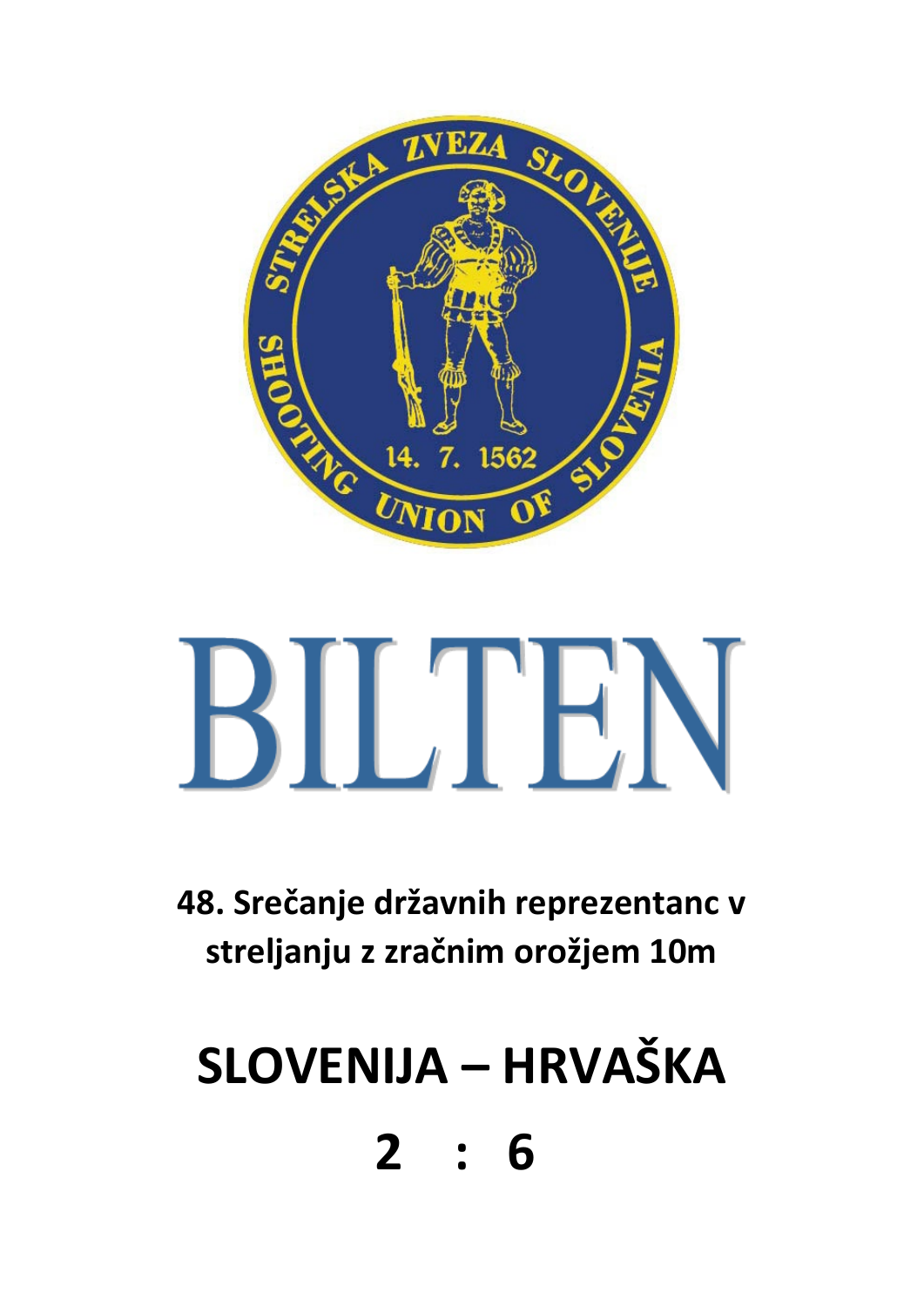# 48. Meddržavno srečanje Slovenija – Hrvaška v streljanju z zračnim orožjem

#### URADNO OSEBJE TEKMOVANJA

| Vodja tekmovanja:         | Simeon Gönc, ISSF B     |
|---------------------------|-------------------------|
| Delegirani sodnik SZS:    | Anton Majerle, ISSF B   |
| Delegirani sodnik HSS:    | Renato Kovačić ISSF B   |
| Žirija tekmovanja:        | Anton Majerle, ISSF B   |
|                           | Mirela Skoko Ćelić, HSS |
|                           | Andreja Vlah, SZS       |
| Žirija za klasifikacijo:  | Jernej Adlešič, ISSF B  |
|                           | Simeon Gönc, ISSF B     |
| Žirija za pritožbe:       | Elvira Valant, ISSF A   |
|                           | Josip Plečko, HSS       |
| Glavna sodnika na liniji: | Anton Majerle, ISSF B   |
|                           | Elvira Valant, ISSF A   |
| Sius operater:            | Jernej Adlešič, ISSF B  |

Ljubljana, 12.3.2022









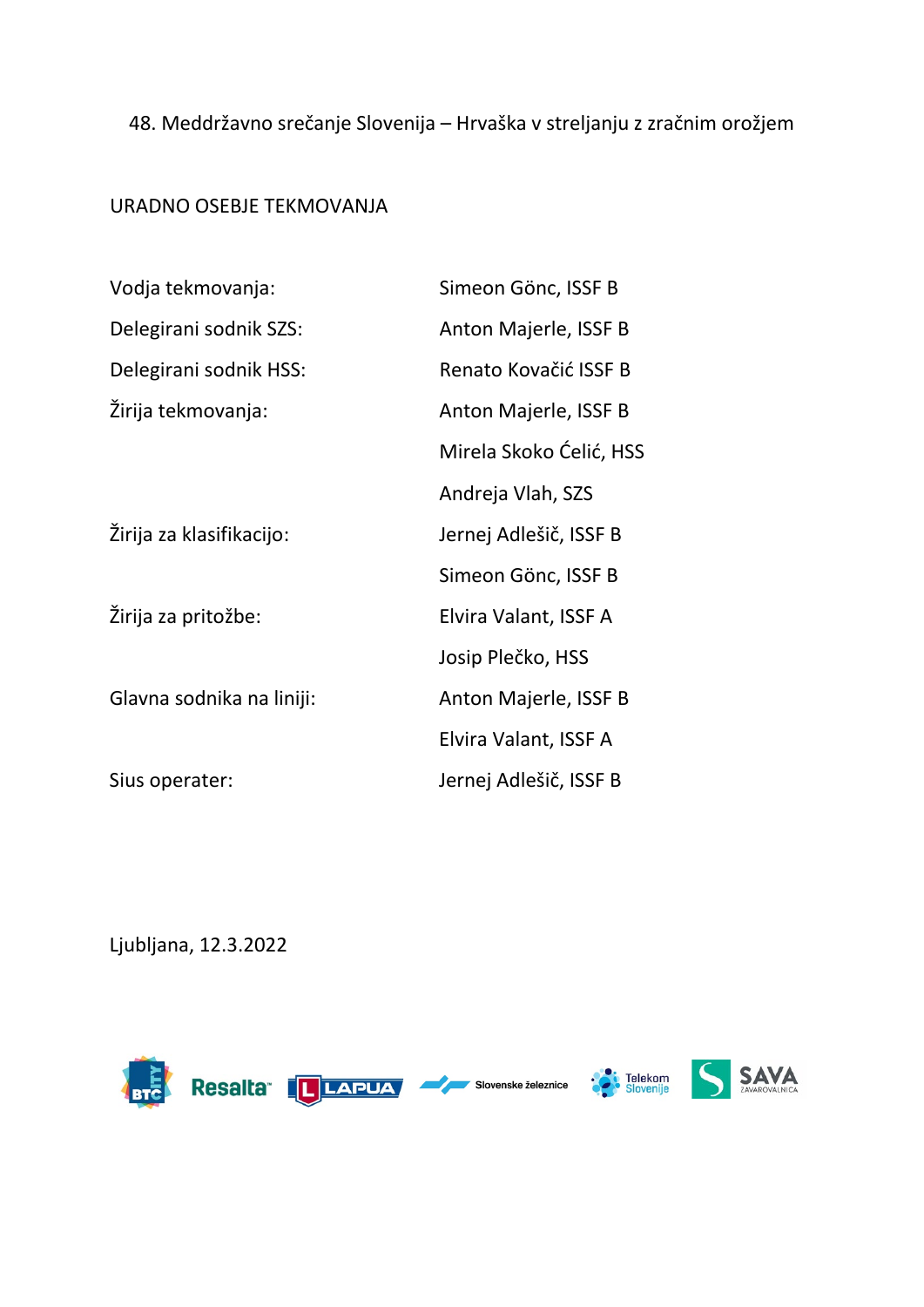

# **48. DVOBOJ SLOVENIJE IN HRVAŠKE RESULTS 10m AIR RIFLE MEN TEAM**



Ljubljana SAT 12 MAR 2022, START TIME 10:20

|                      | Rank Bib No Name |                       |       |       | <b>Series</b>                       |   |                         |   | <b>Total</b> | Remarks |
|----------------------|------------------|-----------------------|-------|-------|-------------------------------------|---|-------------------------|---|--------------|---------|
|                      |                  |                       |       | 2     | 3 <sup>1</sup>                      | 4 | 5 <sup>1</sup>          | 6 |              |         |
| $\blacktriangleleft$ |                  | <b>HRVAŠKA</b>        |       |       | 313.6 312.7 312.4 315.0 314.5 314.0 |   |                         |   | 1882.2       |         |
|                      | 201              | MARIČIĆ Miran         | 105.4 | 105.6 |                                     |   | 106.3 104.4 105.1 105.6 |   | 632.4        |         |
|                      | 203              | <b>PETANJEK Borna</b> |       |       | 105.5 103.8 102.8 105.0 105.1 104.6 |   |                         |   | 626.8        |         |
|                      | 202              | MIKULJAN Andrija      | 102.7 |       | 103.3 103.3 105.6 104.3 103.8       |   |                         |   | 623.0        |         |
| $\overline{2}$       |                  | <b>SLOVENIJA</b>      |       |       | 311.8 308.8 307.4 304.7 306.6 309.8 |   |                         |   | 1849.1       |         |
|                      | 103              | PETELINEK Jakob       | 102.6 |       | 101.4 102.3 101.5 103.9 105.0       |   |                         |   | 616.7        |         |
|                      | 101              | KLOPČIČ Nejc          |       |       | 104.3 102.8 102.3 103.9 102.2 100.8 |   |                         |   | 616.3        |         |
|                      | 102              | LUŽAR Blaž            |       |       | 104.9 104.6 102.8                   |   | 99.3 100.5 104.0        |   | 616.1        |         |

Protest Date / Time:

**Summary** 

Number of athletes on this list: 6; Total number of athletes: 28; Total number of teams: 2

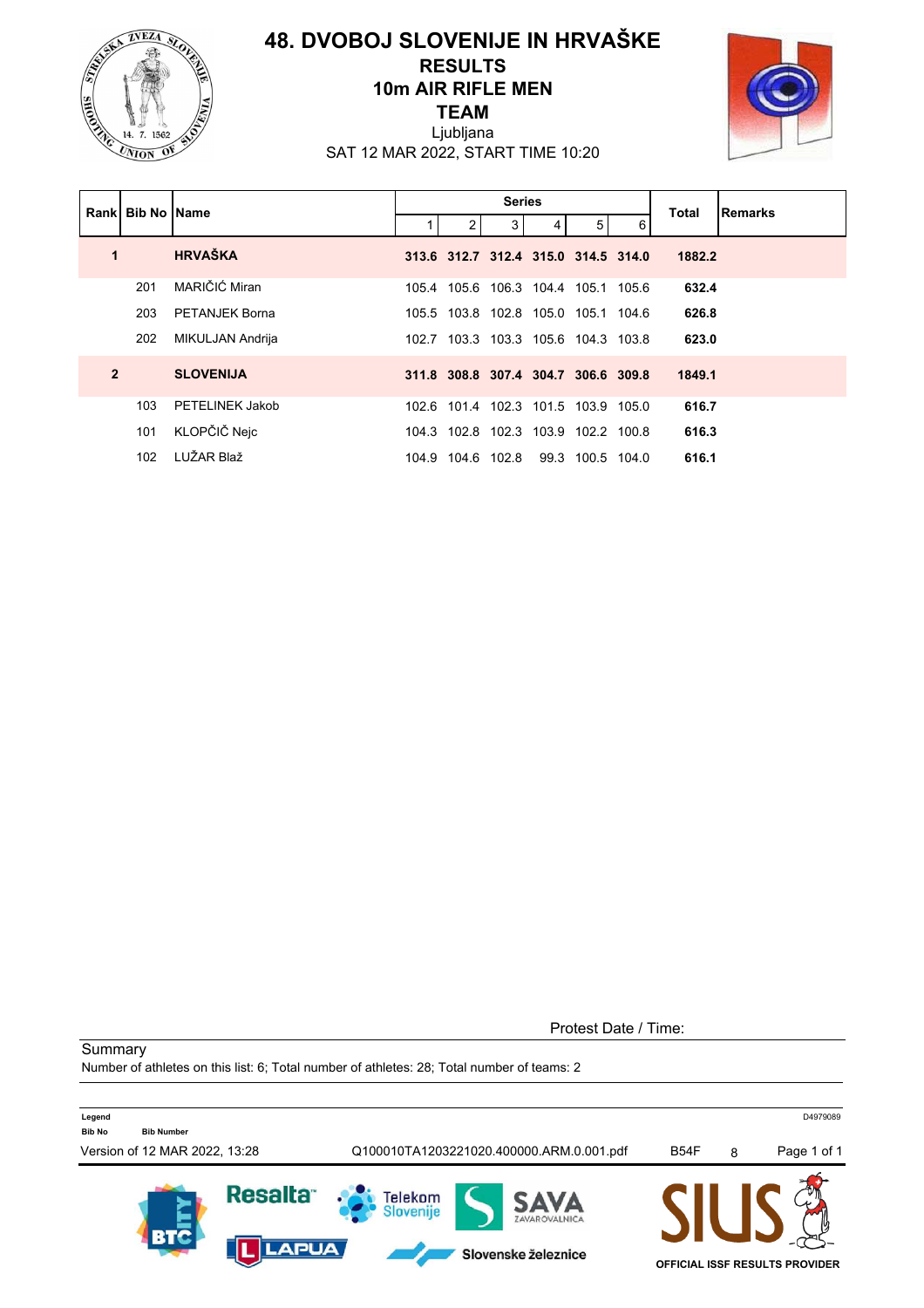

# **48. DVOBOJ SLOVENIJE IN HRVAŠKE RESULTS 10m AIR RIFLE MEN Qualification stage**



Ljubljana SAT 12 MAR 2022, START TIME 10:20

| Rankl         | FP.            |     | <b>Bib No IName</b> |            | <b>Nat</b><br>Team |       |                                     | <b>Series</b> |             |                               |       |              |   |  |
|---------------|----------------|-----|---------------------|------------|--------------------|-------|-------------------------------------|---------------|-------------|-------------------------------|-------|--------------|---|--|
|               |                |     |                     |            |                    |       |                                     | 3             |             | 5                             | 6     | <b>Total</b> | m |  |
|               | $\overline{4}$ | 201 | MARIČIĆ Miran       | <b>CRO</b> | HRVAŠKA            | 105.4 | 105.6                               |               | 106.3 104.4 | 105.1                         | 105.6 | 632.4        |   |  |
| $\mathcal{P}$ | $\mathcal{P}$  | 301 | STREMPEL Martin     | <b>AUT</b> |                    | 104.0 |                                     |               |             | 105.2 105.4 104.7 104.4 104.3 |       | 628.0        |   |  |
| 3             | -6             | 203 | PFTANJFK Borna      | <b>CRO</b> | HRVAŠKA            |       | 105.5 103.8 102.8 105.0 105.1 104.6 |               |             |                               |       | 626.8        |   |  |
| 4             | -8             | 202 | MIKULJAN Andrija    | <b>CRO</b> | HRVAŠKA            |       | 102.7 103.3 103.3 105.6 104.3 103.8 |               |             |                               |       | 623.0        |   |  |
| 5.            | 7              | 103 | PFTFI INFK Jakob    | <b>SLO</b> | <b>SLOVENIJA</b>   |       | 102.6 101.4 102.3 101.5 103.9 105.0 |               |             |                               |       | 616.7        |   |  |
| 6             | 3              | 101 | KLOPČIČ Nejc        | <b>SLO</b> | <b>SLOVENIJA</b>   |       | 104.3 102.8 102.3 103.9 102.2 100.8 |               |             |                               |       | 616.3        |   |  |
|               | -5             | 102 | LUŽAR Blaž          | <b>SLO</b> | <b>SLOVENIJA</b>   |       | 104.9 104.6 102.8                   |               |             | 99 3 100 5 104 0              |       | 616.1        |   |  |

**Summary** 

Protest Date / Time:



Number of athletes on this list: 7; Total number of athletes: 28; Total number of teams: 2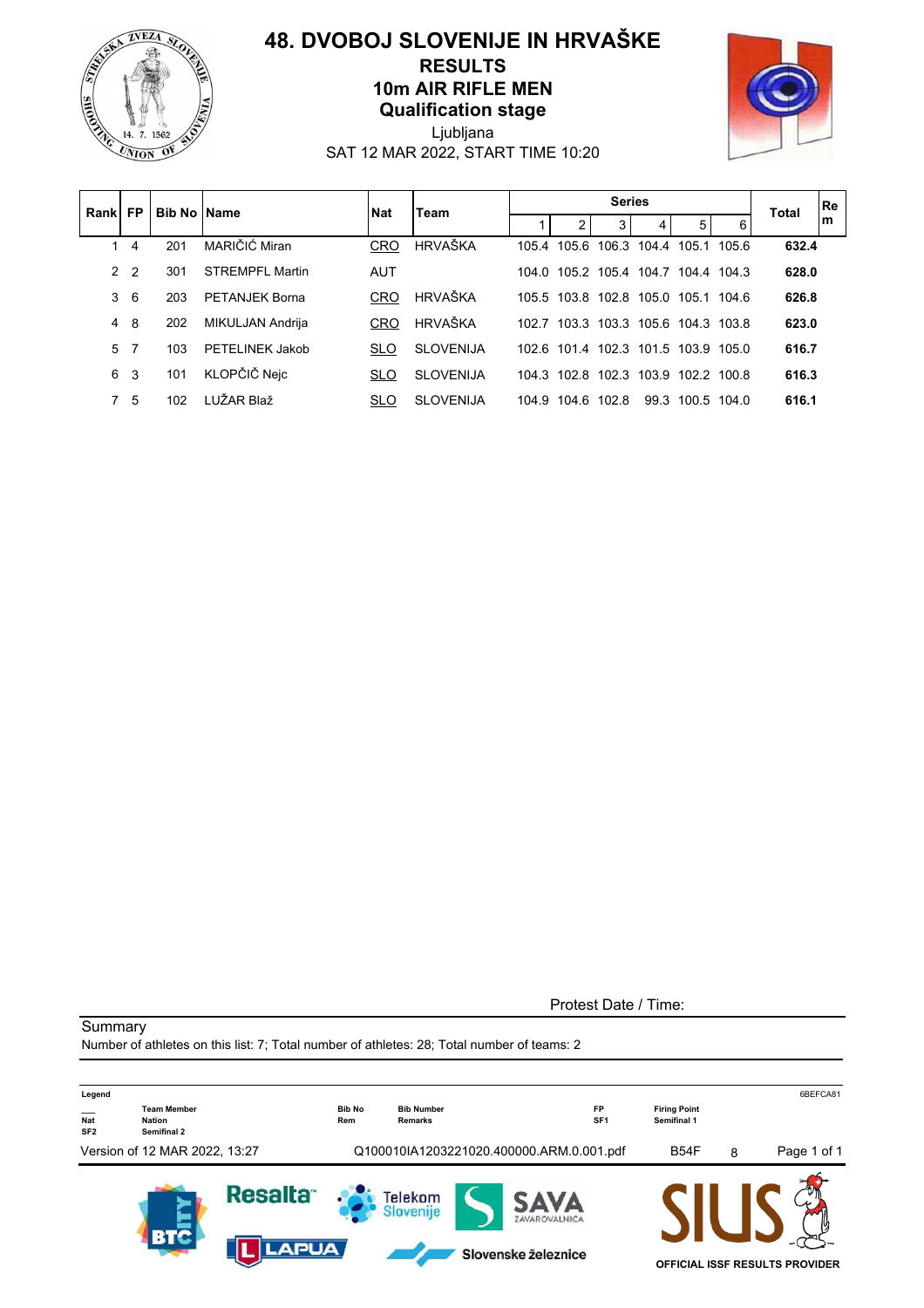

# **48. DVOBOJ SLOVENIJE IN HRVAŠKE RESULTS 10m AIR RIFLE WOMEN TEAM**



Ljubljana SAT 12 MAR 2022, START TIME 10:20

|                | <b>Rankl Bib No Name</b> |                         |       |   | <b>Series</b>                       |   |   |   | <b>Total</b> | <b>Remarks</b> |
|----------------|--------------------------|-------------------------|-------|---|-------------------------------------|---|---|---|--------------|----------------|
|                |                          |                         |       | 2 | 3                                   | 4 | 5 | 6 |              |                |
| 1              |                          | <b>HRVAŠKA</b>          |       |   | 311.2 313.3 312.5 310.3 311.6 312.8 |   |   |   | 1871.7       |                |
|                | 209                      | <b>GUSTIN Valentina</b> |       |   | 105.3 104.5 104.5 103.5 104.5 103.8 |   |   |   | 626.1        |                |
|                | 210                      | <b>BOROVIĆ Tanja</b>    |       |   | 103.8 104.1 105.2 104.3 104.2 104.0 |   |   |   | 625.6        |                |
|                | 211                      | <b>BANJAC Tatjana</b>   |       |   | 102.1 104.7 102.8 102.5 102.9 105.0 |   |   |   | 620.0        |                |
| $\overline{2}$ |                          | <b>SLOVENIJA</b>        |       |   | 309.3 315.8 310.9 312.2 312.4 310.7 |   |   |   | 1871.3       |                |
|                | 107                      | DVORŠAK Živa            | 103.5 |   | 106.3 104.4 104.2 104.0 104.4       |   |   |   | 626.8        |                |
|                | 108                      | KUHARIČ Urška           |       |   | 103.9 104.5 103.3 103.9 105.1 103.5 |   |   |   | 624.2        |                |
|                | 109                      | JEROVŠEK Klavdija       |       |   | 101.9 105.0 103.2 104.1 103.3 102.8 |   |   |   | 620.3        |                |

Protest Date / Time:

**Summary** 

Number of athletes on this list: 6; Total number of athletes: 7; Total number of teams: 2

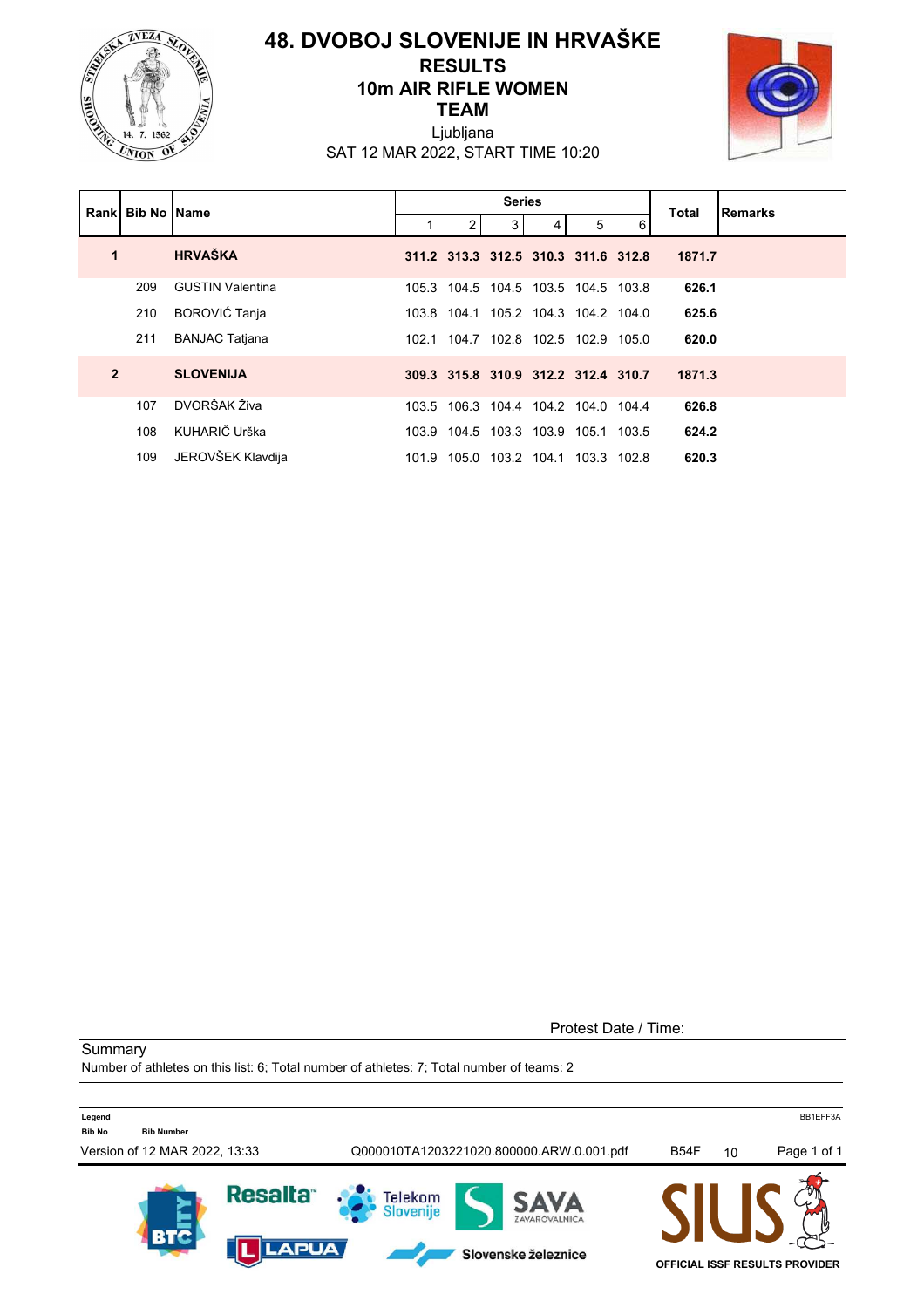

# **48. DVOBOJ SLOVENIJE IN HRVAŠKE RESULTS 10m AIR RIFLE WOMEN Qualification stage**



Ljubljana SAT 12 MAR 2022, START TIME 10:20

| <b>Rankl FP</b> |      |     | <b>Bib No IName</b><br><b>Nat</b> |            | Team             |        |                                     |       | <b>Total</b>            | <b>Re</b>   |             |       |   |
|-----------------|------|-----|-----------------------------------|------------|------------------|--------|-------------------------------------|-------|-------------------------|-------------|-------------|-------|---|
|                 |      |     |                                   |            |                  |        | 2                                   | 3     |                         | 5           | 6           |       | m |
|                 | -13  | 107 | DVORŠAK Živa                      | <b>SLO</b> | <b>SLOVENIJA</b> | 103.5. | 106.3                               |       | 104 4 104 2 104 0 104 4 |             |             | 626.8 |   |
| $\mathcal{P}$   | -14  | 209 | <b>GUSTIN Valentina</b>           | <b>CRO</b> | HRVAŠKA          |        | 105.3 104.5 104.5 103.5 104.5 103.8 |       |                         |             |             | 626.1 |   |
|                 | 3 16 | 210 | <b>BOROVIĆ Tanja</b>              | <b>CRO</b> | <b>HRVAŠKA</b>   |        | 103.8 104.1                         |       | 105 2 104 3 104 2 104 0 |             |             | 625.6 |   |
| 4               | -15  | 108 | KUHARIČ Urška                     | <b>SLO</b> | <b>SLOVENIJA</b> |        | 103.9 104.5 103.3 103.9 105.1 103.5 |       |                         |             |             | 624.2 |   |
| 5               | 17   | 109 | JEROVŠEK Klavdija                 | <b>SLO</b> | <b>SLOVENIJA</b> |        | 101.9 105.0 103.2 104.1             |       |                         | 103.3 102.8 |             | 620.3 |   |
| 6               | 18   | 211 | <b>BANJAC Tatjana</b>             | <b>CRO</b> | <b>HRVAŠKA</b>   | 102.1  | 104.7                               |       | 102.8 102.5 102.9       |             | 105 0       | 620.0 |   |
|                 | 7 19 | 212 | ZELJKOVIĆ Marta                   | CRO        |                  |        | 102.8 104.9                         | 101.7 | 102.1                   |             | 103.7 103.4 | 618.6 |   |

**Summary** 

Protest Date / Time:

**Legend** 6398D06C **\_\_\_ Team Member Bib No Bib Number FP Firing Point SEP 1946**<br>
SF2 **Semifinal 2 Nat Nation Rem Remarks SF1 Semifinal 1** Version of 12 MAR 2022, 13:32 Q000010IA1203221020.800000.ARW.0.001.pdf B54F 10 Page 1 of 1 **Resalta Telekom** SAVA Slovenije ZAVAROVALNICA **LAPUA** Slovenske železnice **OFFICIAL ISSF RESULTS PROVIDER**

Number of athletes on this list: 7; Total number of athletes: 7; Total number of teams: 2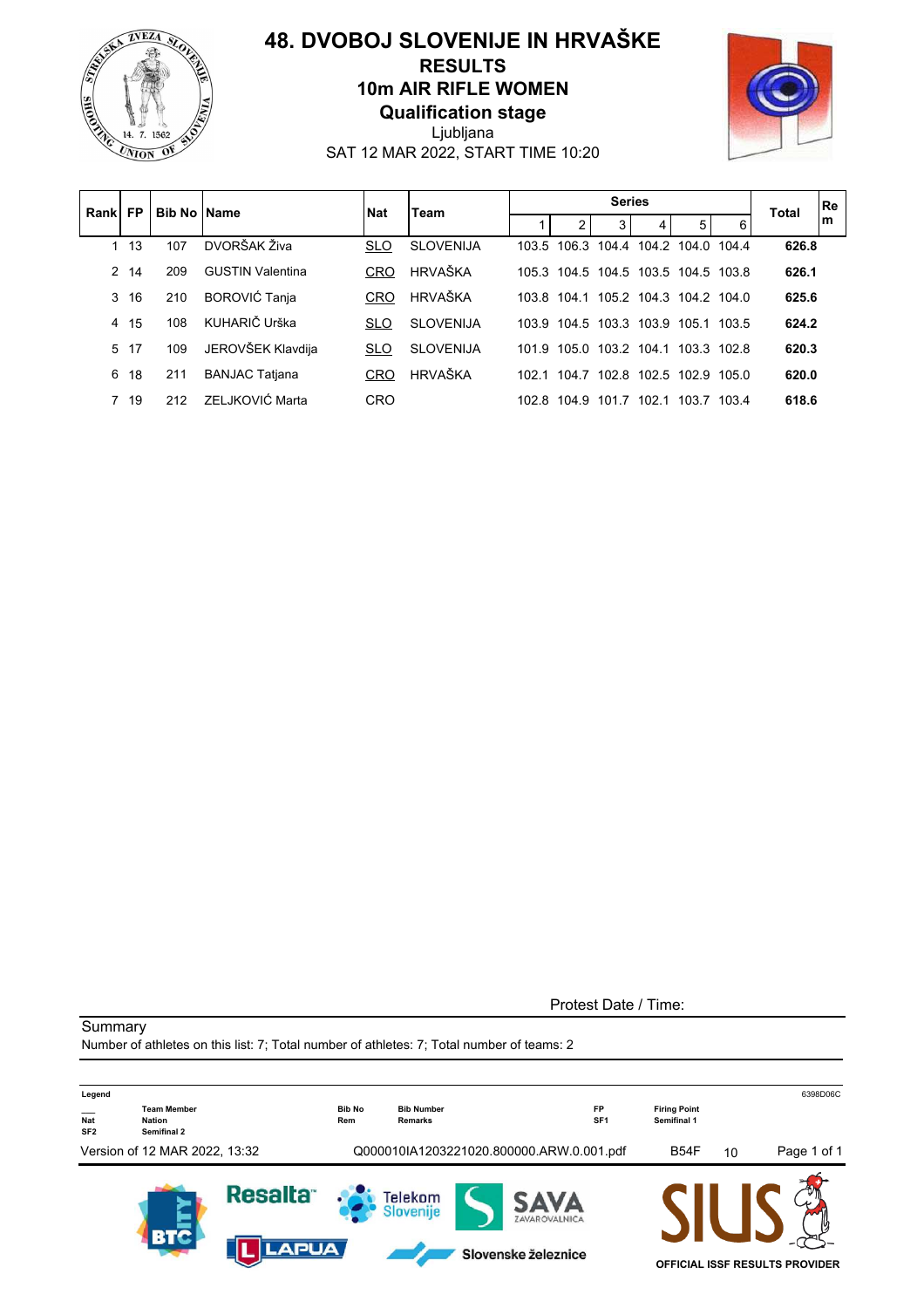

# **48. DVOBOJ SLOVENIJE IN HRVAŠKE RESULTS 10m AIR PISTOL MEN TEAM**



Ljubljana SAT 12 MAR 2022, START TIME 10:20

| Rankl          | <b>Bib No Name</b> |                  |     |                | <b>Series</b> |     |                |     | <b>Total</b> | <b>IRemarks</b> |
|----------------|--------------------|------------------|-----|----------------|---------------|-----|----------------|-----|--------------|-----------------|
|                |                    |                  |     | 2 <sub>1</sub> | 3             | 4   | 5 <sup>1</sup> | 6   |              |                 |
| 1              |                    | <b>HRVAŠKA</b>   | 286 | 291            | 280           | 286 | 284            | 290 | 1717-36x     |                 |
|                | 220                | PETRIČEVIĆ Ivan  | 96  | 99             | 94            | 94  | 94             | 96  | $573 - 14x$  |                 |
|                | 217                | POSAVEC Željko   | 95  | 95             | 95            | 96  | 95             | 96  | $572 - 12x$  |                 |
|                | 219                | KAČAVENDA Uroš   | 95  | 97             | 91            | 96  | 95             | 98  | 572-10x      |                 |
| $\overline{2}$ |                    | <b>SLOVENIJA</b> | 285 | 288            | 284           | 278 | 281            | 281 | 1697-49x     |                 |
|                | 113                | ČEPER Jože       | 95  | 95             | 96            | 94  | 97             | 94  | $571 - 23x$  |                 |
|                | 114                | <b>IVANC Rok</b> | 95  | 97             | 95            | 91  | 93             | 93  | 564-12x      |                 |
|                | 115                | KORDIŠ Sebastjan | 95  | 96             | 93            | 93  | 91             | 94  | 562-14x      |                 |

Protest Date / Time:

**Summary** 

Number of athletes on this list: 6; Total number of athletes: 26; Total number of teams: 2

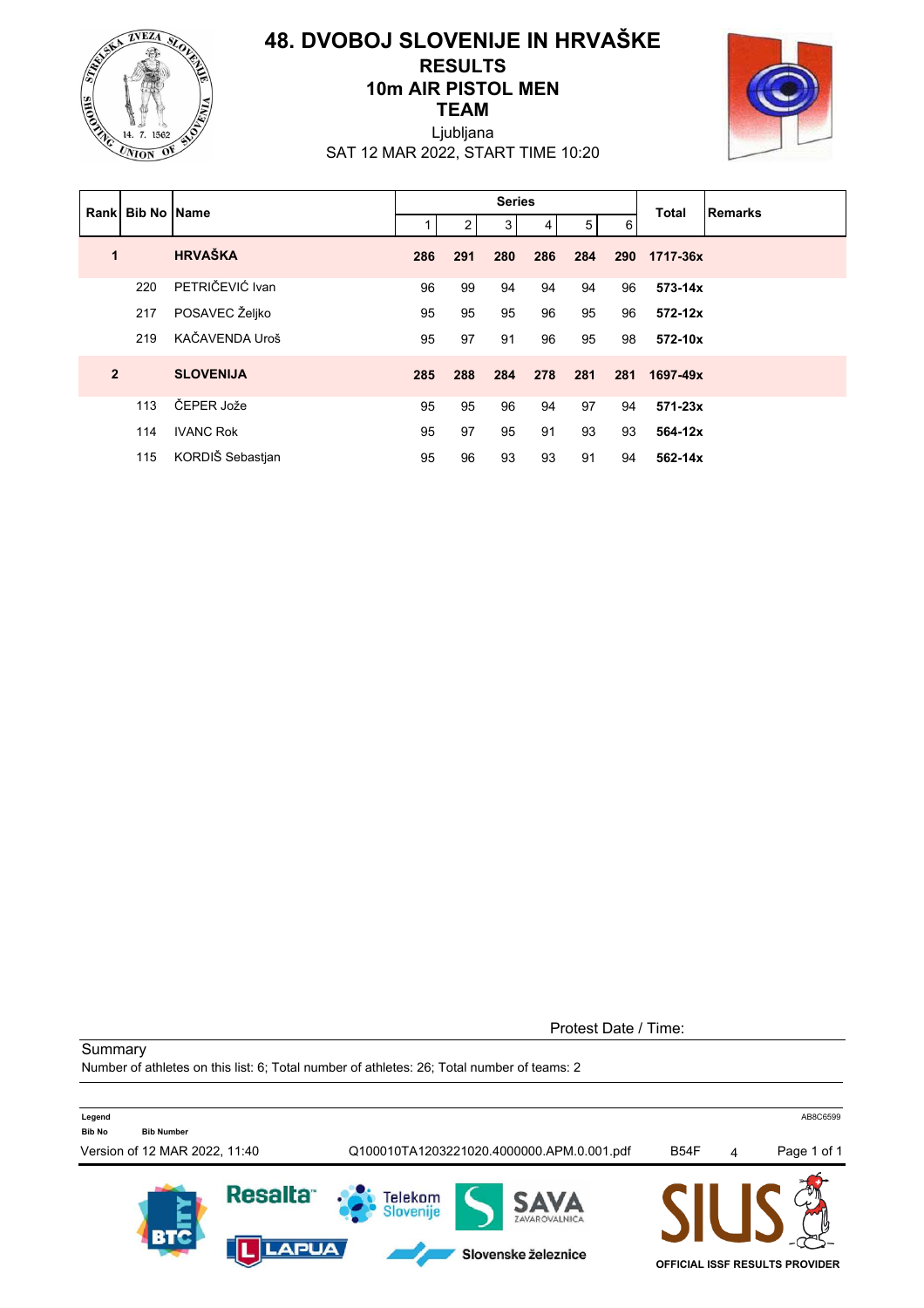

### **48. DVOBOJ SLOVENIJE IN HRVAŠKE RESULTS 10m AIR PISTOL MEN Qualification stage**

Ljubljana SAT 12 MAR 2022, START TIME 10:20



| Rank | <b>FP</b> | <b>Bib No IName</b> |                  | <b>Nat</b> | <b>Team</b>      |    |    |    | <b>Total</b> | l Re |    |             |    |
|------|-----------|---------------------|------------------|------------|------------------|----|----|----|--------------|------|----|-------------|----|
|      |           |                     |                  |            |                  |    | ◠  |    | 4            | 5    | 6  |             | Im |
|      | 8         | 220                 | PETRIČEVIĆ Ivan  | CRO        | HRVAŠKA          | 96 | 99 | 94 | 94           | 94   | 96 | $573 - 14x$ |    |
| 2    | 4         | 217                 | POSAVEC Željko   | <b>CRO</b> | HRVAŠKA          | 95 | 95 | 95 | 96           | 95   | 96 | 572-12x     |    |
| 3    | 6         | 219                 | KAČAVENDA Uroš   | <b>CRO</b> | HRVAŠKA          | 95 | 97 | 91 | 96           | 95   | 98 | 572-10x     |    |
| 4    | 3         | 113                 | ČEPER Jože       | <b>SLO</b> | <b>SLOVENIJA</b> | 95 | 95 | 96 | 94           | 97   | 94 | $571 - 23x$ |    |
| 5    | 9         | 218                 | MARČEC Hrvoje    | CRO        |                  | 96 | 93 | 96 | 93           | 93   | 96 | 567-14x     |    |
| 6    | 5         | 114                 | <b>IVANC Rok</b> | <b>SLO</b> | <b>SLOVENIJA</b> | 95 | 97 | 95 | 91           | 93   | 93 | 564-12x     |    |
|      |           | 115                 | KORDIŠ Sebastjan | <b>SLO</b> | <b>SLOVENIJA</b> | 95 | 96 | 93 | 93           | 91   | 94 | 562-14x     |    |

**Summary** 

Protest Date / Time:



Number of athletes on this list: 7; Total number of athletes: 26; Total number of teams: 2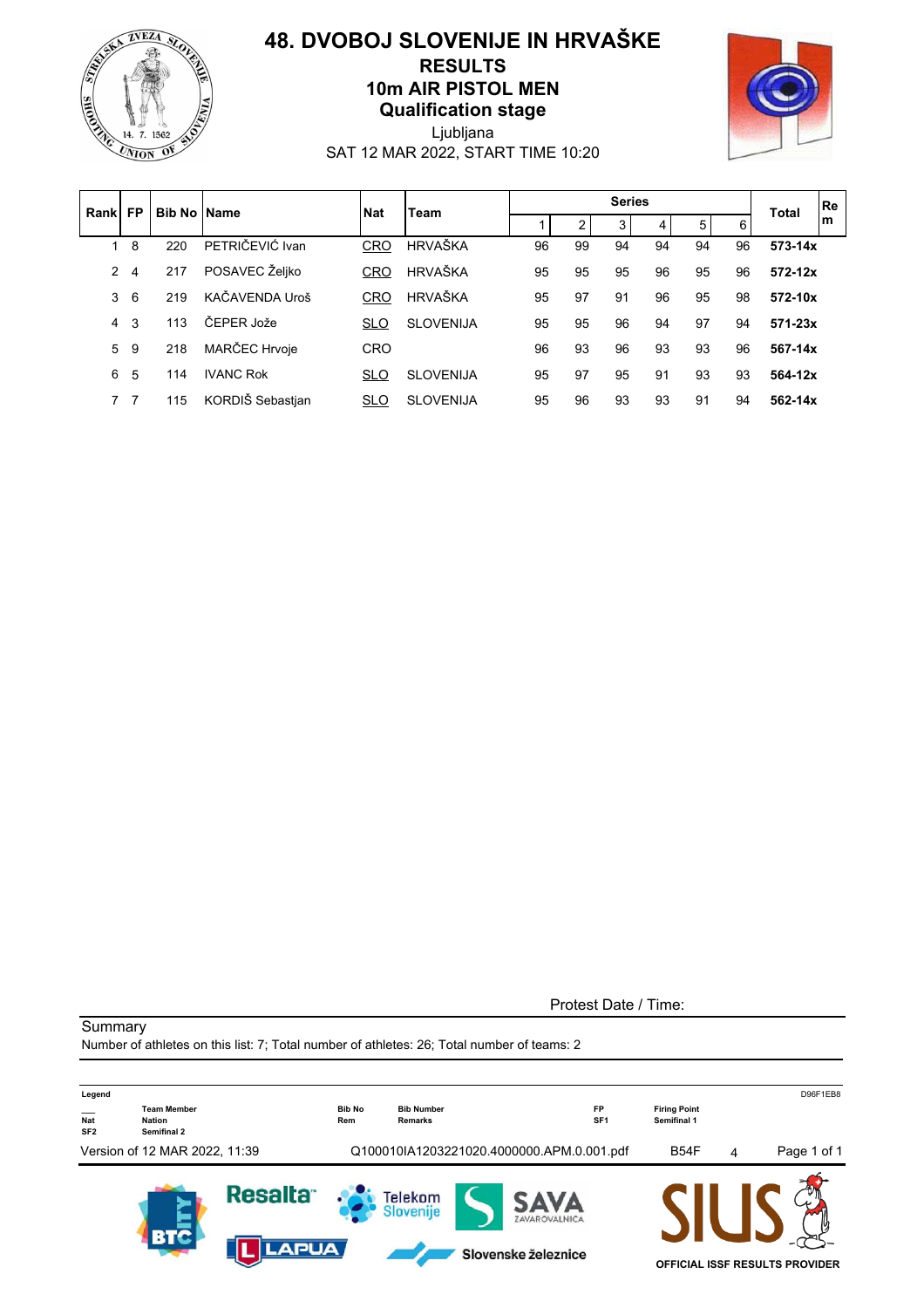

# **48. DVOBOJ SLOVENIJE IN HRVAŠKE RESULTS 10m AIR PISTOL WOMEN TEAM**



Ljubljana SAT 12 MAR 2022, START TIME 10:20

| Rank           | <b>Bib No Name</b> |                         |     |                | <b>Series</b>  |     |                |     | <b>Total</b> | <b>Remarks</b> |
|----------------|--------------------|-------------------------|-----|----------------|----------------|-----|----------------|-----|--------------|----------------|
|                |                    |                         |     | $\overline{2}$ | 3 <sup>1</sup> | 4   | 5 <sup>1</sup> | 6   |              |                |
| 1              |                    | <b>SLOVENIJA</b>        | 279 | 281            | 273            | 282 | 281            | 280 | 1676-26x     |                |
|                | 121                | <b>KOLMAN Mojca</b>     | 93  | 93             | 93             | 92  | 94             | 97  | 562-10x      |                |
|                | 120                | <b>BOLA UJČIČ Denis</b> | 92  | 95             | 90             | 96  | 94             | 92  | 559- 7x      |                |
|                | 119                | RAUŠL Majda             | 94  | 93             | 90             | 94  | 93             | 91  | $555 - 9x$   |                |
| $\overline{2}$ |                    | <b>HRVAŠKA</b>          | 273 | 282            | 283            | 280 | 273            | 275 | 1666-33x     |                |
|                | 226                | SKELEDŽIJA Lana         | 94  | 96             | 97             | 97  | 88             | 92  | 564-13x      |                |
|                | 224                | OMAZIĆ Matea            | 90  | 92             | 93             | 92  | 93             | 92  | $552 - 8x$   |                |
|                | 225                | <b>HLEBEC Zlatka</b>    | 89  | 94             | 93             | 91  | 92             | 91  | 550-12x      |                |

Protest Date / Time:

**Summary** 

Number of athletes on this list: 6; Total number of athletes: 6; Total number of teams: 2

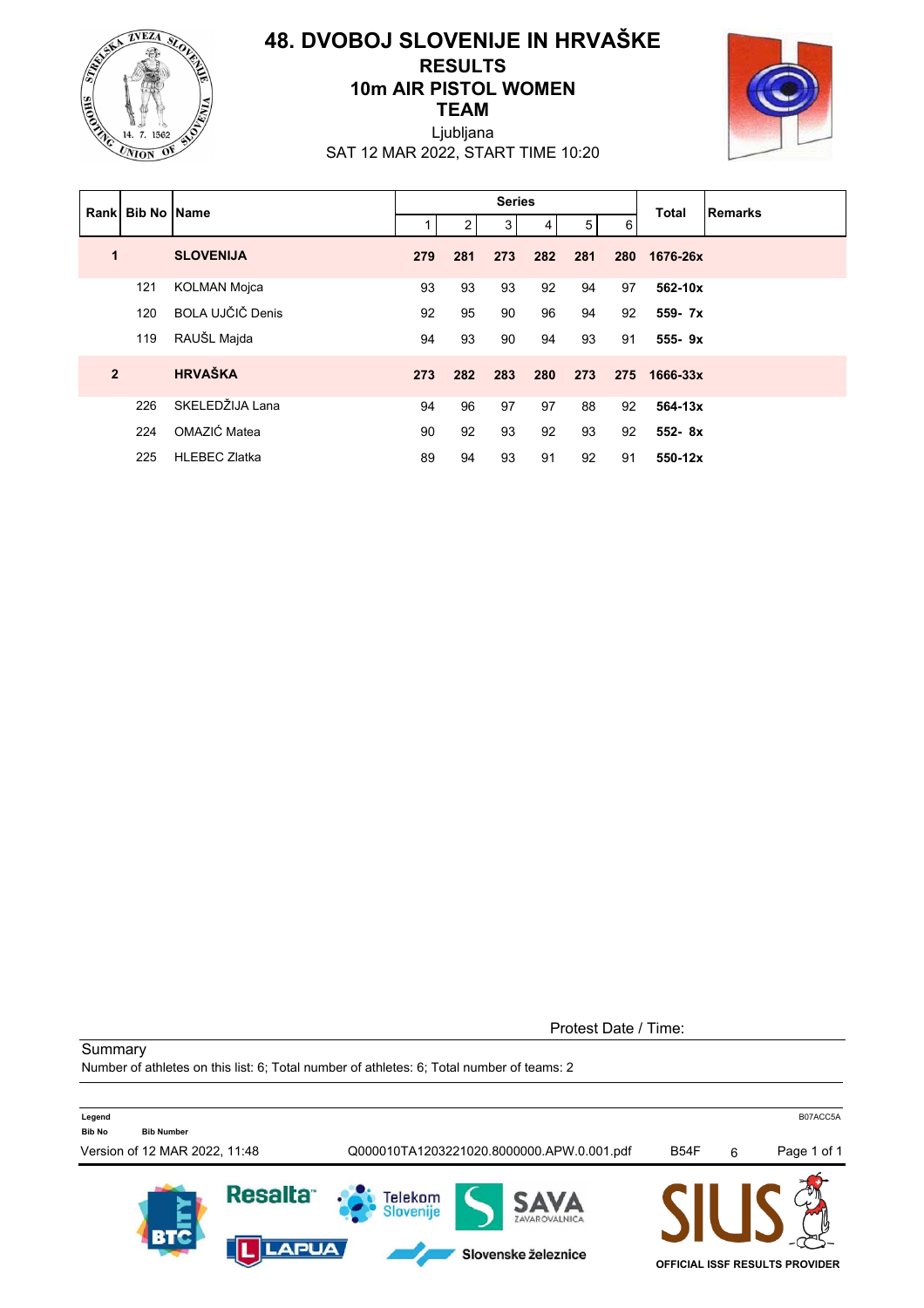

# **48. DVOBOJ SLOVENIJE IN HRVAŠKE RESULTS 10m AIR PISTOL WOMEN Qualification stage**



Ljubljana SAT 12 MAR 2022, START TIME 10:20

| Rankl | <b>Team</b><br><b>FP</b><br><b>Bib No IName</b><br><b>Nat</b> |     |                     |            | lRe<br>Total     |    |    |    |                 |    |    |             |
|-------|---------------------------------------------------------------|-----|---------------------|------------|------------------|----|----|----|-----------------|----|----|-------------|
|       |                                                               |     |                     |            |                  |    | 2  | 3  | $\vert 4 \vert$ | 5  | 6  | ١m          |
|       | 18                                                            | 226 | SKELEDŽIJA Lana     | <b>CRO</b> | <b>HRVAŠKA</b>   | 94 | 96 | 97 | 97              | 88 | 92 | 564-13x     |
|       | 2 17                                                          | 121 | <b>KOLMAN Mojca</b> | <b>SLO</b> | <b>SLOVENIJA</b> | 93 | 93 | 93 | 92              | 94 | 97 | $562 - 10x$ |
| 3     | 15                                                            | 120 | BOLA UJČIČ Denis    | <b>SLO</b> | <b>SLOVENIJA</b> | 92 | 95 | 90 | 96              | 94 | 92 | 559-7x      |
| 4     | 13                                                            | 119 | RAUŠL Majda         | <b>SLO</b> | <b>SLOVENIJA</b> | 94 | 93 | 90 | 94              | 93 | 91 | $555 - 9x$  |
| 5     | 14                                                            | 224 | OMAZIĆ Matea        | <b>CRO</b> | HRVAŠKA          | 90 | 92 | 93 | 92              | 93 | 92 | $552 - 8x$  |
| 6     | 16                                                            | 225 | HI FBFC Zlatka      | CRO        | HRVAŠKA          | 89 | 94 | 93 | 91              | 92 | 91 | 550-12x     |

**Summary** 

Protest Date / Time:

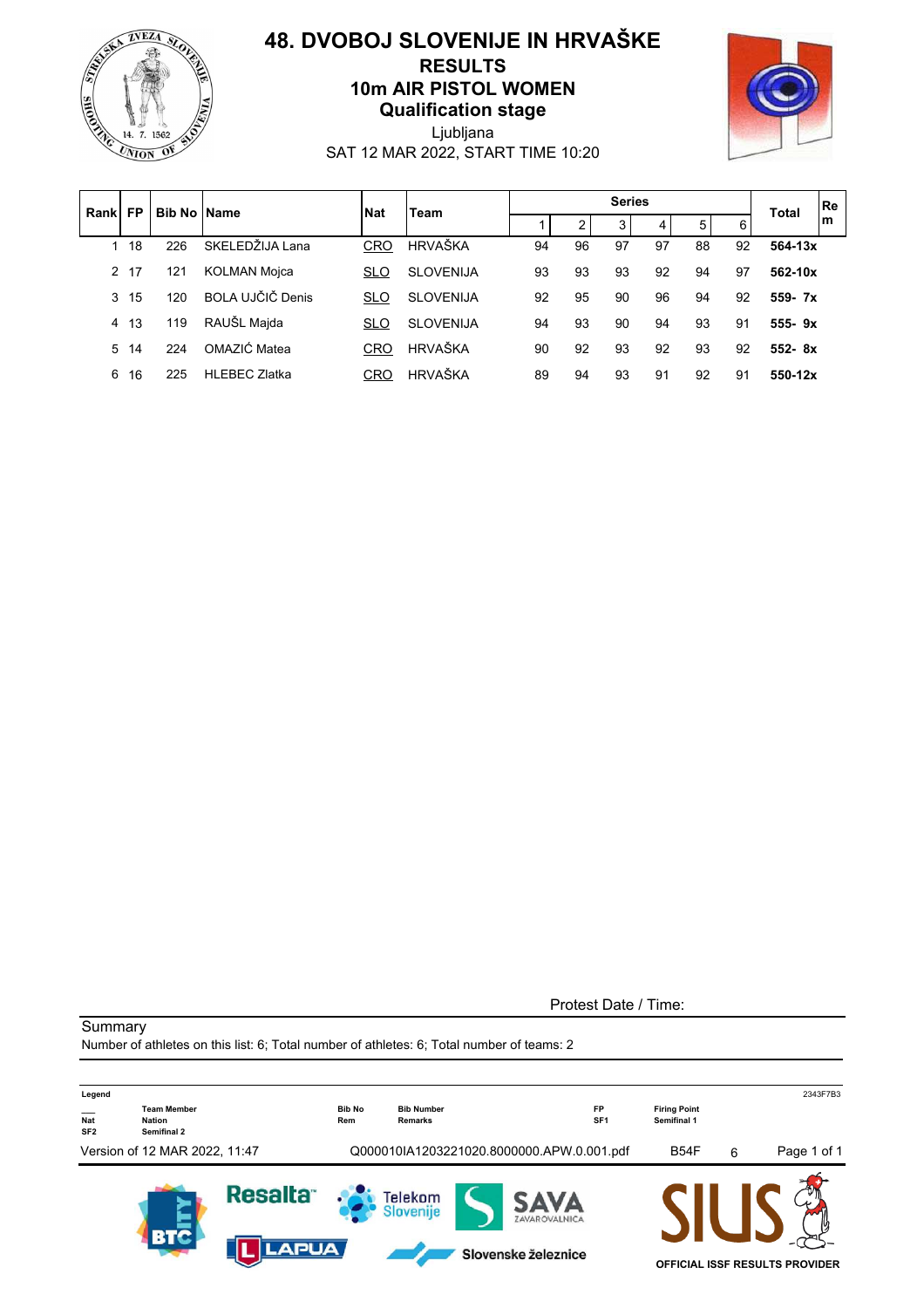

# **48. DVOBOJ SLOVENIJE IN HRVAŠKE RESULTS 10m AIR RIFLE MEN JUNIOR TEAM**



Ljubljana SAT 12 MAR 2022, START TIME 10:20

| <b>Bib No Name</b><br>Rankl |     |                    |       |   | <b>Series</b>                       |   |   | <b>Total</b> | Remarks |  |
|-----------------------------|-----|--------------------|-------|---|-------------------------------------|---|---|--------------|---------|--|
|                             |     |                    |       | 2 | 3 <sup>1</sup>                      | 4 | 5 | 6            |         |  |
| 1                           |     | <b>HRVAŠKA</b>     |       |   | 312.2 313.4 309.0 309.0 310.1 311.1 |   |   |              | 1864.8  |  |
|                             | 206 | SIKAVICA Josip     | 104.1 |   | 103.8 104.7 103.6 104.1 104.8       |   |   |              | 625.1   |  |
|                             | 205 | TOMAŠEVIĆ Darko    |       |   | 104.3 106.4 103.0 103.3 101.8 104.2 |   |   |              | 623.0   |  |
|                             | 207 | JAMBREUŠ Luka      |       |   | 103.8 103.2 101.3 102.1 104.2 102.1 |   |   |              | 616.7   |  |
| $\overline{2}$              |     | <b>SLOVENIJA</b>   |       |   | 307.2 309.2 307.4 312.8 310.2 311.3 |   |   |              | 1858.1  |  |
|                             | 104 | LUKIĆ Luka         |       |   | 103.5 103.3 104.0 104.9 105.0 106.3 |   |   |              | 627.0   |  |
|                             | 106 | BABAČA Ernest Eman |       |   | 102.2 103.9 102.4 104.2 102.8 102.5 |   |   |              | 618.0   |  |
|                             | 105 | SOČIČ Jure         |       |   | 101.5 102.0 101.0 103.7 102.4 102.5 |   |   |              | 613.1   |  |

Protest Date / Time:

**Summary** 

Number of athletes on this list: 6; Total number of athletes: 7; Total number of teams: 2

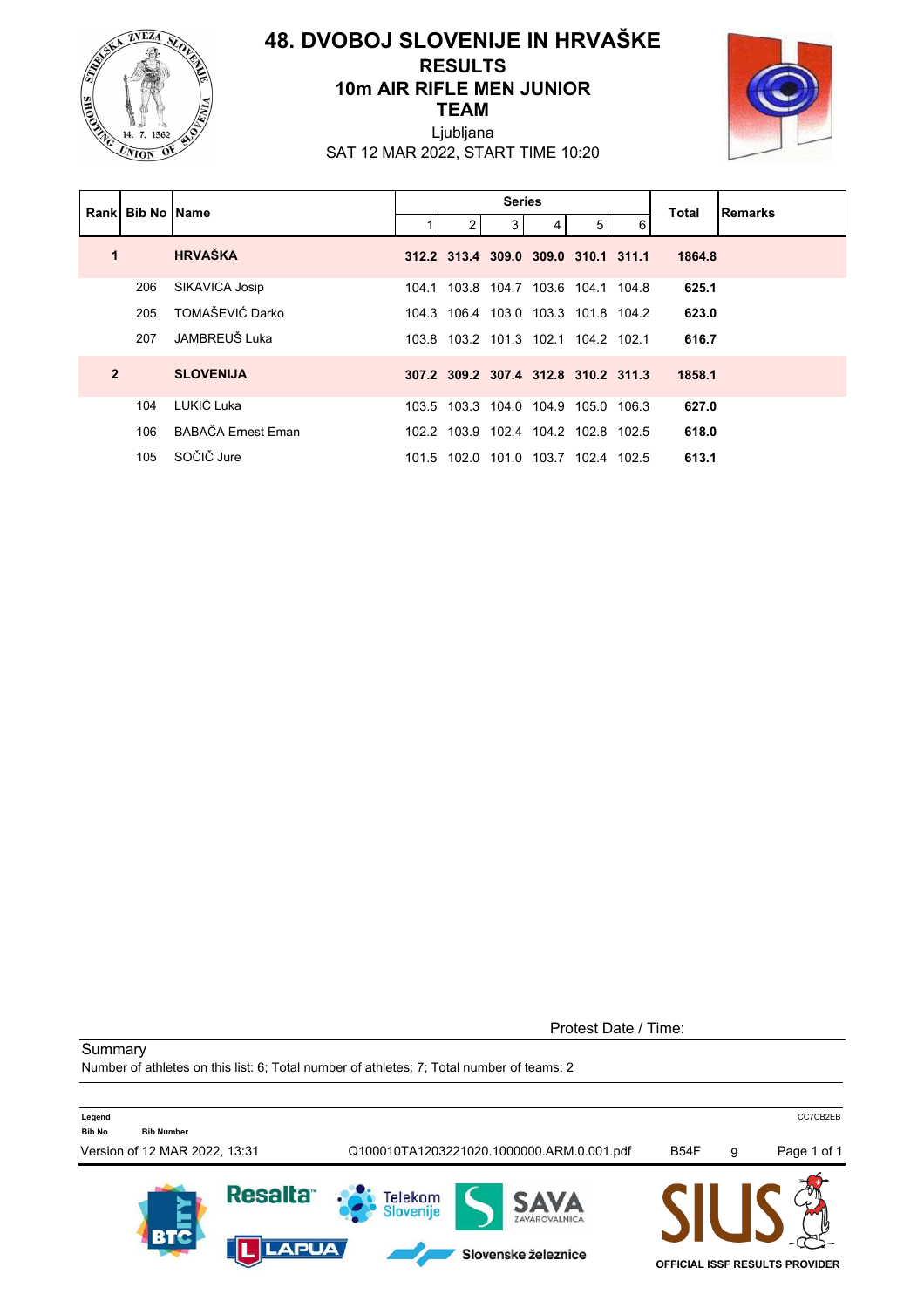

#### **48. DVOBOJ SLOVENIJE IN HRVAŠKE RESULTS 10m AIR RIFLE MEN JUNIOR Qualification stage**



Ljubljana SAT 12 MAR 2022, START TIME 10:20

| Rankl       | FP.   |     | <b>Bib No IName</b> |            | <b>Team</b><br><b>Nat</b> |       |                                     | <b>Series</b> |             |             |       |              |   |
|-------------|-------|-----|---------------------|------------|---------------------------|-------|-------------------------------------|---------------|-------------|-------------|-------|--------------|---|
|             |       |     |                     |            |                           |       | 2                                   | 3             |             | 5           | 6     | <b>Total</b> | m |
|             | -23   | 104 | LUKIĆ Luka          | <b>SLO</b> | <b>SLOVENIJA</b>          | 103.5 | 103.3                               |               | 104.0 104.9 | 105.0       | 106.3 | 627.0        |   |
|             | 2 2 6 | 206 | SIKAVICA Josip      | <b>CRO</b> | HRVAŠKA                   | 104.1 |                                     | 103.8 104.7   |             | 103.6 104.1 | 104.8 | 625.1        |   |
|             | 3, 24 | 205 | TOMAŠEVIĆ Darko     | <b>CRO</b> | HRVAŠKA                   |       | 104 3 106 4 103 0 103 3 101 8 104 2 |               |             |             |       | 623.0        |   |
|             | 4 27  | 106 | BABAČA Frnest Fman  | <b>SLO</b> | <b>SLOVENIJA</b>          |       | 102.2 103.9 102.4 104.2 102.8 102.5 |               |             |             |       | 618.0        |   |
| $5^{\circ}$ | -28   | 207 | JAMBREUŠ Luka       | <b>CRO</b> | HRVAŠKA                   |       | 103.8 103.2 101.3 102.1             |               |             | 104 2 102 1 |       | 616.7        |   |
| 6           | 29    | 208 | VRCIĆ Tvrtko        | <b>CRO</b> |                           | 101.9 | 102.7                               | 102.0         | 101.0       | 104.0       | 103.8 | 615.4        |   |
|             | 7 25  | 105 | SOČIČ Jure          | <b>SLO</b> | <b>SLOVENIJA</b>          |       | 101.5 102.0                         | 101.0         | 103.7       | 102.4       | 102.5 | 613.1        |   |

**Summary** 

Protest Date / Time:



Number of athletes on this list: 7; Total number of athletes: 7; Total number of teams: 2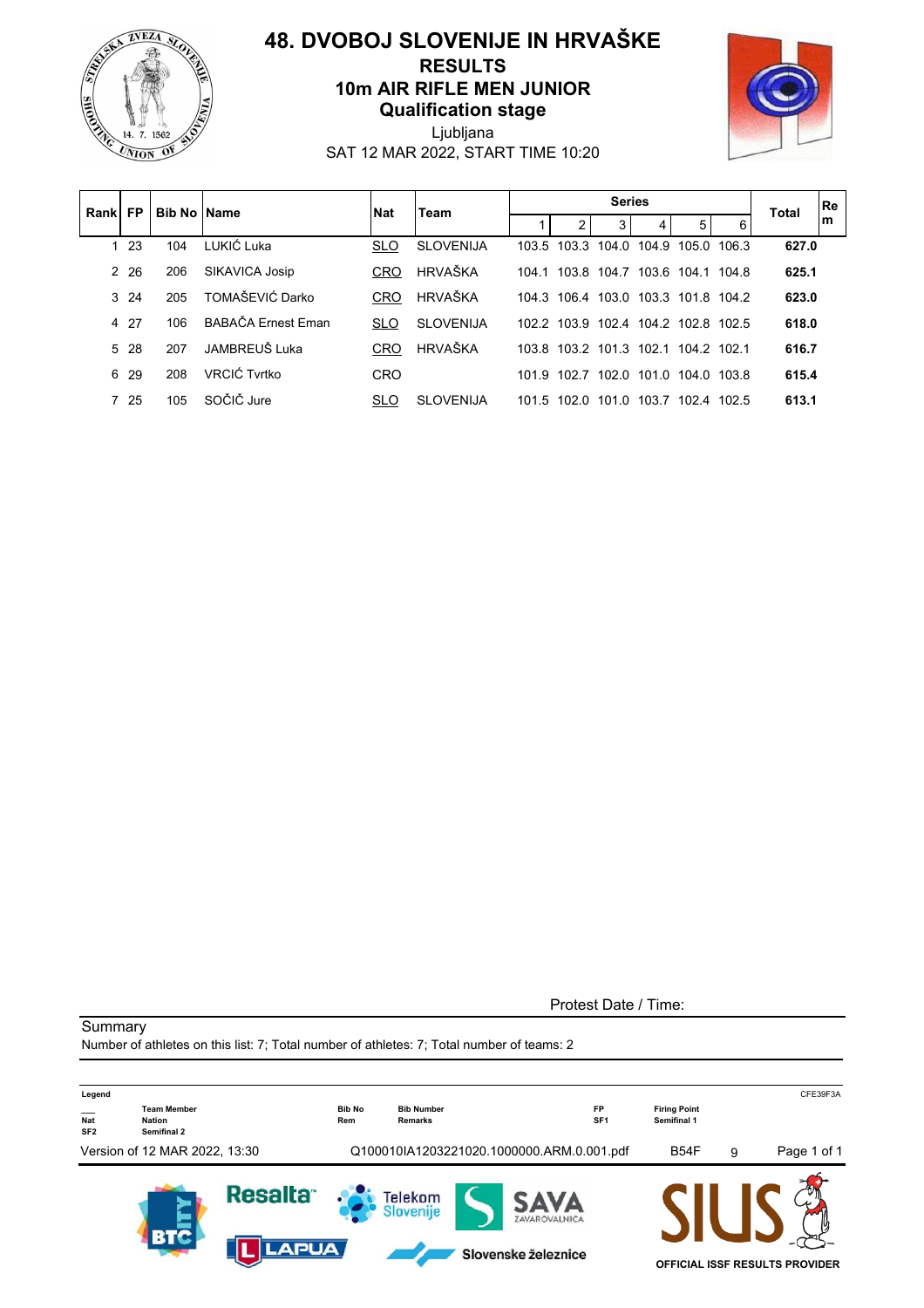

# **48. DVOBOJ SLOVENIJE IN HRVAŠKE RESULTS 10m AIR RIFLE WOMEN JUNIOR TEAM**



Ljubljana SAT 12 MAR 2022, START TIME 10:20

| Rankl          | <b>Bib No Name</b> |                       | <b>Series</b> |   |   |   |                                     |   | Total  | Remarks |
|----------------|--------------------|-----------------------|---------------|---|---|---|-------------------------------------|---|--------|---------|
|                |                    |                       |               | 2 | 3 | 4 | 5                                   | 6 |        |         |
| 1              |                    | <b>HRVAŠKA</b>        |               |   |   |   | 312.1 309.3 312.8 315.2 312.2 314.6 |   | 1876.2 |         |
|                | 216                | <b>URBAS Amadea</b>   |               |   |   |   | 104.8 104.8 104.8 105.7 104.2 105.0 |   | 629.3  |         |
|                | 215                | <b>TURK Anamarija</b> |               |   |   |   | 103.2 103.2 104.1 103.5 104.6 105.4 |   | 624.0  |         |
|                | 213                | <b>HERCEG</b> Estera  |               |   |   |   | 104.1 101.3 103.9 106.0 103.4 104.2 |   | 622.9  |         |
| $\overline{2}$ |                    | <b>SLOVENIJA</b>      |               |   |   |   | 308.2 309.8 311.7 307.3 307.9 307.1 |   | 1852.0 |         |
|                | 110                | <b>SLAK Sara</b>      |               |   |   |   | 102.3 104.2 103.8 103.3 104.0 103.3 |   | 620.9  |         |
|                | 111                | MEDVED Teja           |               |   |   |   | 103.1 103.0 104.8 102.4 104.1 103.3 |   | 620.7  |         |
|                | 112                | STRAKUŠEK Hana        |               |   |   |   | 102.8 102.6 103.1 101.6 99.8 100.5  |   | 610.4  |         |

Protest Date / Time:

**Summary** 

Number of athletes on this list: 6; Total number of athletes: 7; Total number of teams: 2

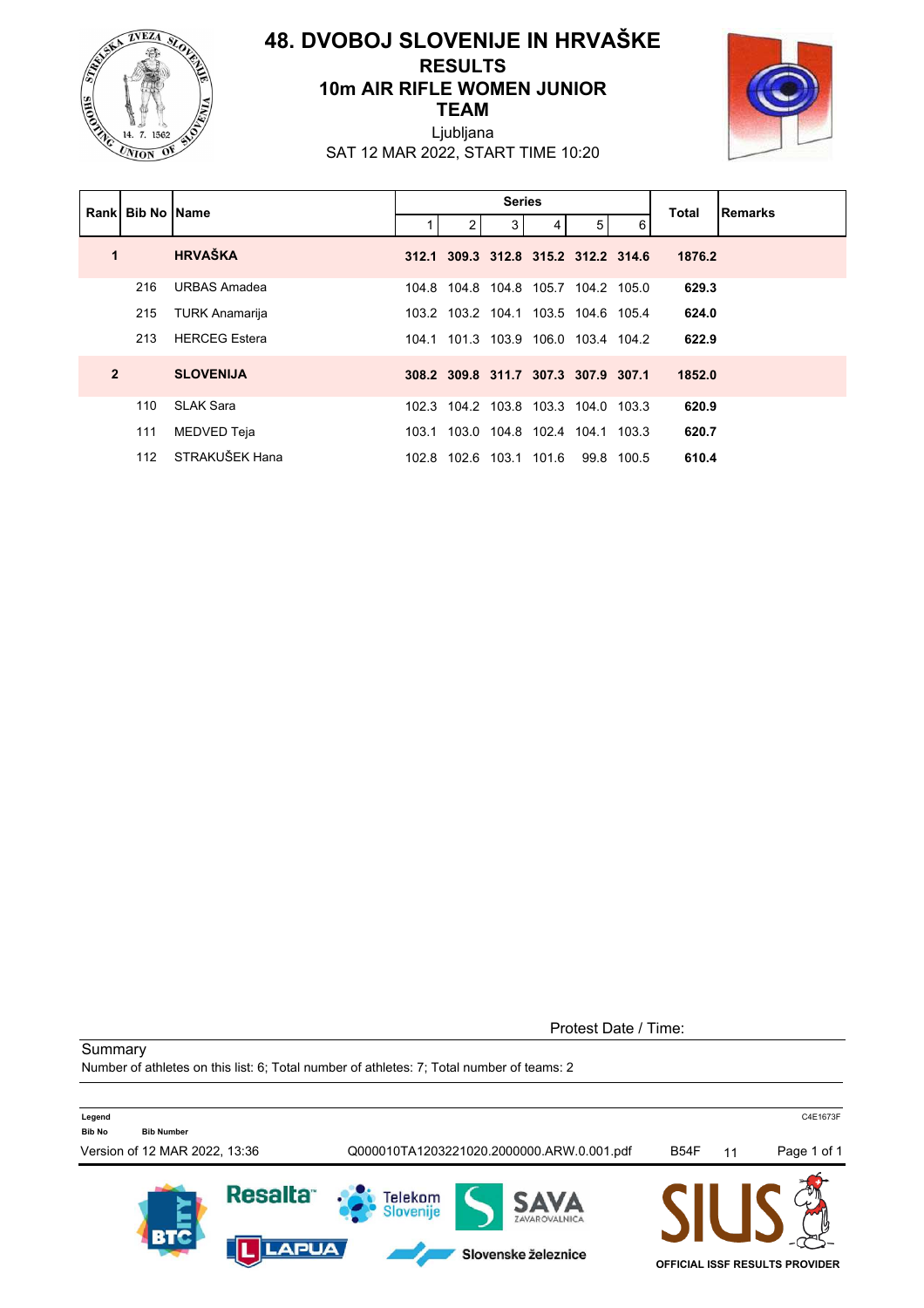

#### **48. DVOBOJ SLOVENIJE IN HRVAŠKE RESULTS 10m AIR RIFLE WOMEN JUNIOR Qualification stage**

Ljubljana



SAT 12 MAR 2022, START TIME 10:20

|                | FP.<br>Rankl |     | <b>Bib No IName</b>   | <b>Nat</b> | <b>Team</b>      | <b>Series</b> |                                     |   |                   |                               |       | <b>Total</b> | <b>Re</b> |
|----------------|--------------|-----|-----------------------|------------|------------------|---------------|-------------------------------------|---|-------------------|-------------------------------|-------|--------------|-----------|
|                |              |     |                       |            |                  |               | 2                                   | 3 |                   | 5                             | 6     |              | m         |
|                | 38           | 216 | <b>URBAS Amadea</b>   | <b>CRO</b> | <b>HRVAŠKA</b>   | 104.8         | 104.8                               |   | 104.8 105.7       | 104.2                         | 105.0 | 629.3        |           |
|                | 2 36         | 215 | <b>TURK Anamarija</b> | CRO        | HRVAŠKA          |               | 103.2 103.2 104.1                   |   |                   | 103.5 104.6 105.4             |       | 624.0        |           |
|                | 3 34         | 213 | <b>HERCEG Estera</b>  | CRO        | HRVAŠKA          | 104.1         |                                     |   |                   | 101.3 103.9 106.0 103.4 104.2 |       | 622.9        |           |
| $\overline{4}$ | -33          | 110 | SI AK Sara            | <b>SLO</b> | <b>SLOVENIJA</b> |               | 102.3 104.2 103.8 103.3 104.0 103.3 |   |                   |                               |       | 620.9        |           |
|                | 5 35         | 111 | <b>MEDVED Teja</b>    | <b>SLO</b> | <b>SLOVENIJA</b> | 103.1         | 103.0                               |   | 104.8 102.4 104.1 |                               | 103.3 | 620.7        |           |
| 6              | 39           | 214 | <b>GI AD Melanie</b>  | CRO        |                  | 104.0         |                                     |   |                   | 104.3 102.0 101.3 102.9       | 103.5 | 618.0        |           |
|                | 7 37         | 112 | STRAKUŠEK Hana        | <b>SLO</b> | <b>SLOVENIJA</b> |               | 102.8 102.6 103.1                   |   | 101.6             | 99.8                          | 100.5 | 610.4        |           |

**Summary** 

Protest Date / Time:



Number of athletes on this list: 7; Total number of athletes: 7; Total number of teams: 2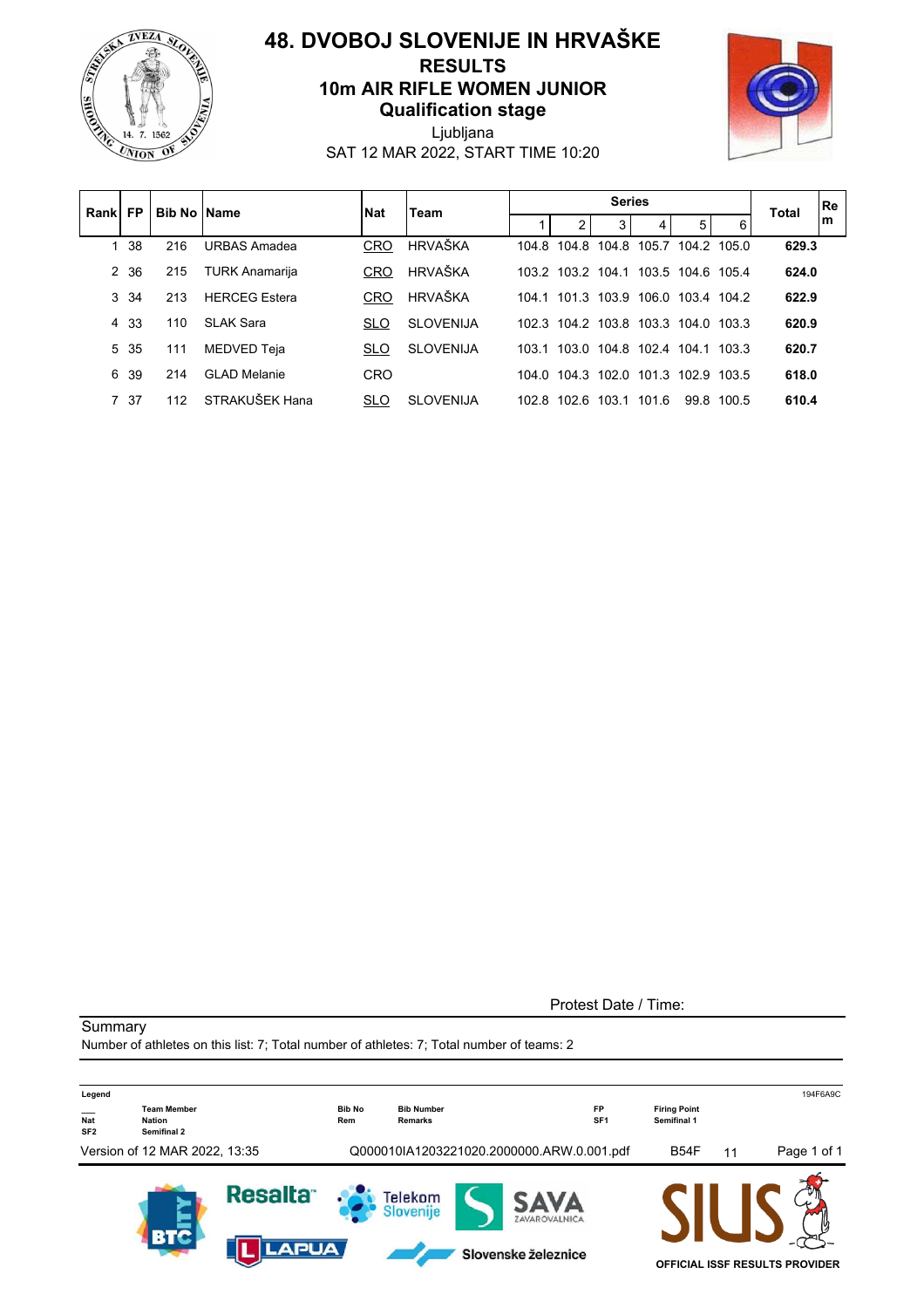

# **48. DVOBOJ SLOVENIJE IN HRVAŠKE RESULTS 10m AIR PISTOL MEN JUNIOR TEAM**



Ljubljana SAT 12 MAR 2022, START TIME 10:20

| Rank           | <b>Bib No IName</b> |                      |     |                | <b>Series</b> |     |                |     | <b>Total</b> | Remarks |
|----------------|---------------------|----------------------|-----|----------------|---------------|-----|----------------|-----|--------------|---------|
|                |                     |                      |     | $\overline{2}$ | 3             | 4   | 5 <sub>1</sub> | 6   |              |         |
| 1              |                     | <b>SLOVENIJA</b>     | 278 | 275            | 268           | 278 | 276            | 275 | 1650-22x     |         |
|                | 117                 | <b>KECELJ Matija</b> | 95  | 93             | 89            | 92  | 94             | 92  | 555-8x       |         |
|                | 116                 | <b>MEMON Martin</b>  | 94  | 93             | 91            | 93  | 92             | 91  | 554-10x      |         |
|                | 118                 | DRAŠLER Valter       | 89  | 89             | 88            | 93  | 90             | 92  | $541 - 4x$   |         |
| $\overline{2}$ |                     | <b>HRVAŠKA</b>       | 266 | 271            | 279           | 266 | 273            | 267 | 1622-22x     |         |
|                | 221                 | HAJDUKOVIĆ Domagoj   | 87  | 92             | 96            | 90  | 90             | 90  | 545-9x       |         |
|                | 223                 | <b>BALIĆ Mirko</b>   | 92  | 88             | 93            | 91  | 92             | 86  | $542 - 9x$   |         |
|                | 222                 | <b>TUMBAS Leo</b>    | 87  | 91             | 90            | 85  | 91             | 91  | $535 - 4x$   |         |

Protest Date / Time:

**Summary** 

Number of athletes on this list: 6; Total number of athletes: 6; Total number of teams: 2

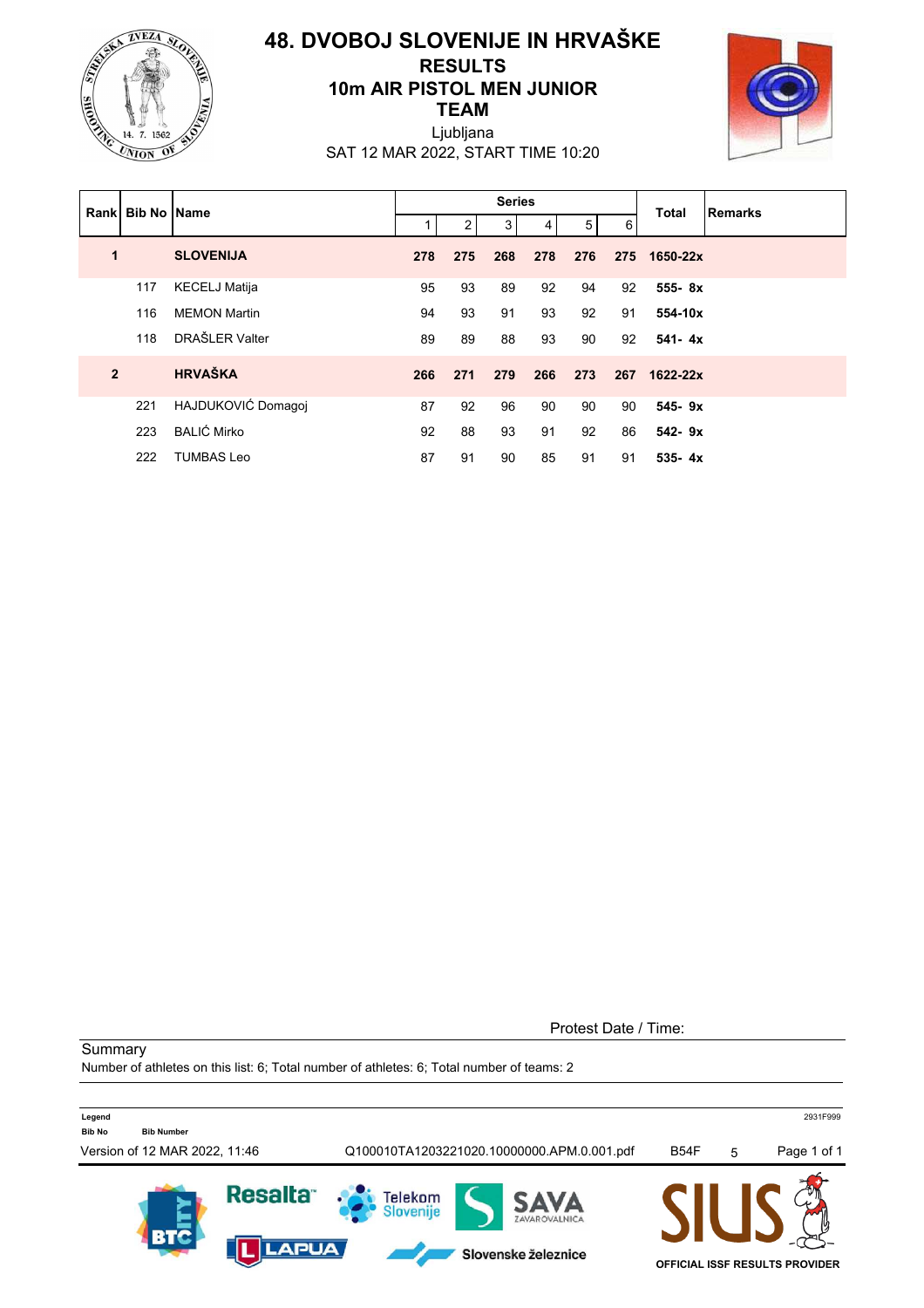

# **48. DVOBOJ SLOVENIJE IN HRVAŠKE RESULTS 10m AIR PISTOL MEN JUNIOR Qualification stage**



Ljubljana SAT 12 MAR 2022, START TIME 10:20

| <b>FP</b><br>Rankl |       | <b>Bib No IName</b> | <b>Nat</b>           | Team       | <b>Series</b>    |    |    |    |         |    | <b>Re</b><br><b>Total</b> |            |
|--------------------|-------|---------------------|----------------------|------------|------------------|----|----|----|---------|----|---------------------------|------------|
|                    |       |                     |                      |            |                  |    | 2  | 3  | $\vert$ | 5  | 6                         | ١m         |
|                    | 25    | 117                 | <b>KECELJ Matija</b> | <b>SLO</b> | <b>SLOVENIJA</b> | 95 | 93 | 89 | 92      | 94 | 92                        | $555 - 8x$ |
| $\mathcal{P}$      | -23   | 116                 | <b>MFMON Martin</b>  | <b>SLO</b> | <b>SLOVENIJA</b> | 94 | 93 | 91 | 93      | 92 | 91                        | 554-10x    |
|                    | 3, 24 | 221                 | HAJDUKOVIĆ Domagoj   | <b>CRO</b> | HRVAŠKA          | 87 | 92 | 96 | 90      | 90 | 90                        | $545 - 9x$ |
| 4                  | 28    | 223                 | BALIĆ Mirko          | CRO        | HRVAŠKA          | 92 | 88 | 93 | 91      | 92 | 86                        | $542 - 9x$ |
|                    | 5 27  | 118                 | DRAŠLER Valter       | <b>SLO</b> | <b>SLOVENIJA</b> | 89 | 89 | 88 | 93      | 90 | 92                        | $541 - 4x$ |
| 6                  | 26    | 222                 | TUMBAS Leo           | <b>CRO</b> | HRVAŠKA          | 87 | 91 | 90 | 85      | 91 | 91                        | $535 - 4x$ |

**Summary** 

Protest Date / Time:

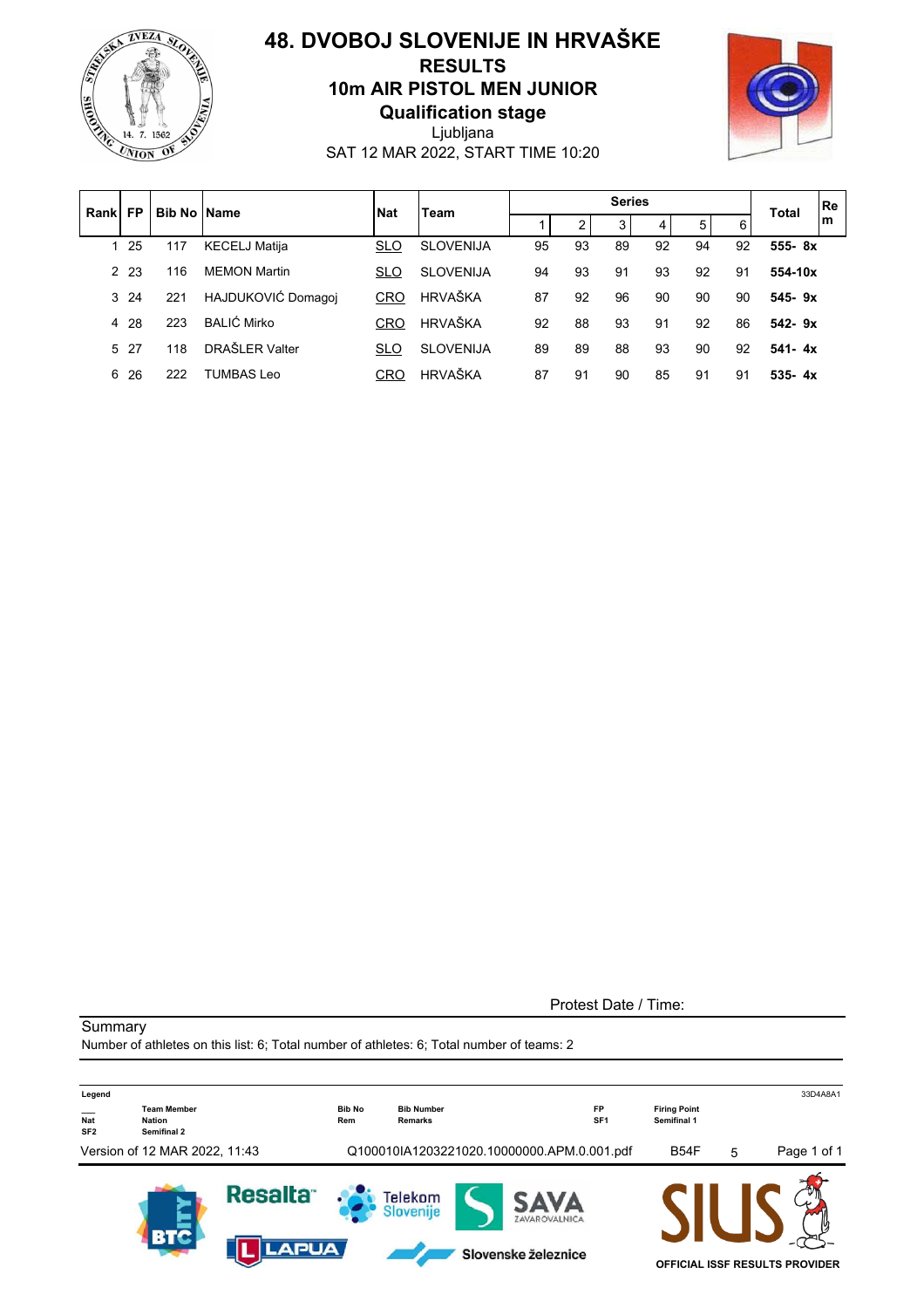

# **48. DVOBOJ SLOVENIJE IN HRVAŠKE RESULTS 10m AIR PISTOL WOMEN JUNIOR TEAM**



Ljubljana SAT 12 MAR 2022, START TIME 10:20

| Rankl          | <b>Bib No Name</b> |                    |     |                | <b>Series</b>  |     |                |     | <b>Total</b> | <b>Remarks</b> |
|----------------|--------------------|--------------------|-----|----------------|----------------|-----|----------------|-----|--------------|----------------|
|                |                    |                    |     | $\overline{2}$ | 3 <sup>1</sup> | 4   | 5 <sup>1</sup> | 6   |              |                |
| 1              |                    | <b>HRVAŠKA</b>     | 278 | 272            | 276            | 278 | 271            |     | 276 1651-23x |                |
|                | 227                | ŠPIRELJA Lana      | 93  | 94             | 90             | 93  | 92             | 89  | 551-10x      |                |
|                | 230                | ĆUBELIĆ Vladka     | 93  | 88             | 93             | 90  | 90             | 96  | 550- 7x      |                |
|                | 228                | <b>KUZMAN Maja</b> | 92  | 90             | 93             | 95  | 89             | 91  | 550- 6x      |                |
| $\overline{2}$ |                    | <b>SLOVENIJA</b>   | 262 | 282            | 278            | 273 | 269            | 276 | 1640-28x     |                |
|                | 122                | ŠČURI Sara         | 93  | 95             | 96             | 90  | 95             | 92  | $561 - 12x$  |                |
|                | 124                | JOSIĆ Tiana        | 87  | 92             | 91             | 90  | 89             | 92  | $541 - 9x$   |                |
|                | 123                | JAGER Anja         | 82  | 95             | 91             | 93  | 85             | 92  | $538 - 7x$   |                |

Protest Date / Time:

Summary

Number of athletes on this list: 6; Total number of athletes: 7; Total number of teams: 2

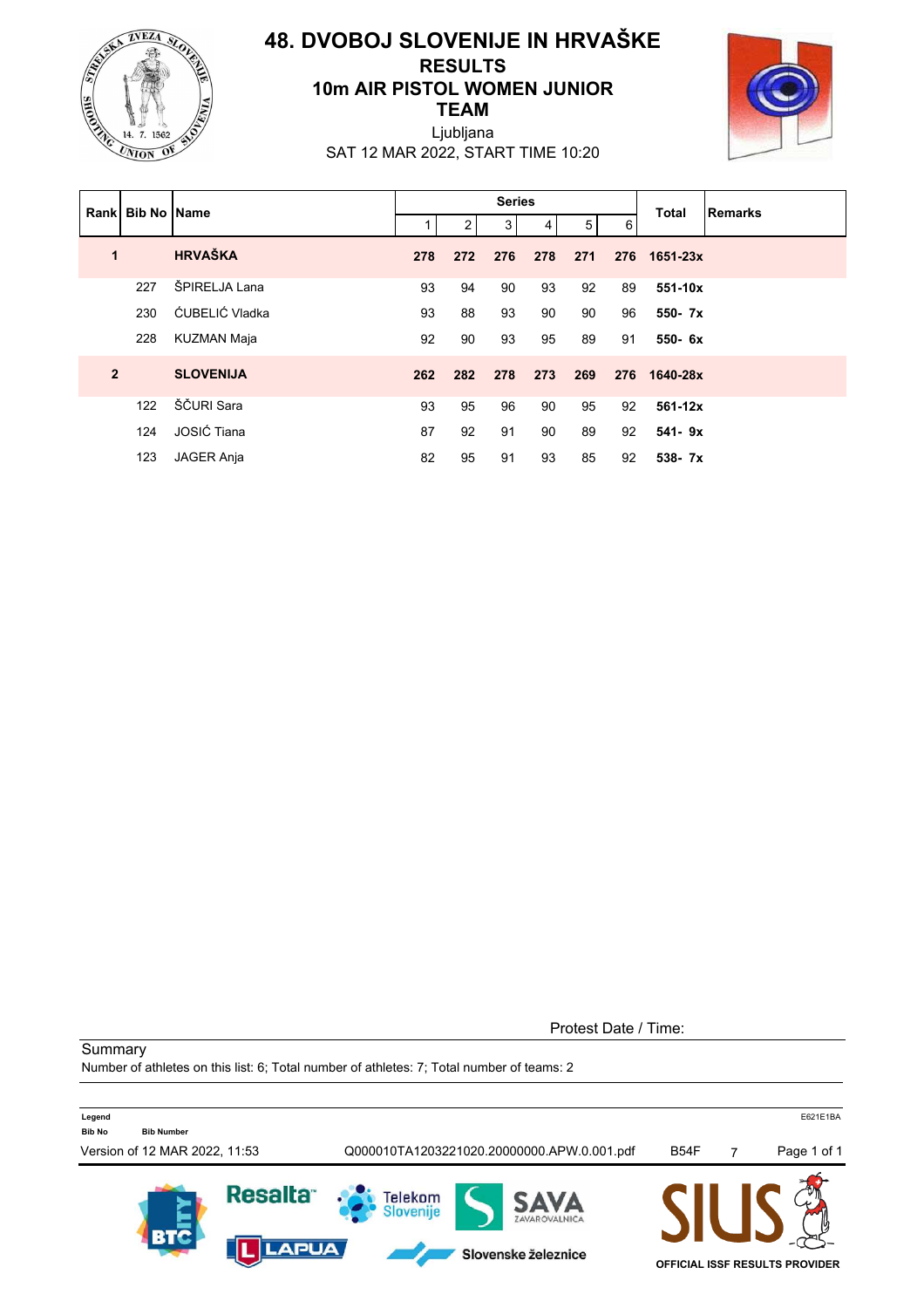

#### **48. DVOBOJ SLOVENIJE IN HRVAŠKE RESULTS 10m AIR PISTOL WOMEN JUNIOR Qualification stage**

Ljubljana SAT 12 MAR 2022, START TIME 10:20

|               | <b>FP</b><br>Rankl |     | <b>Bib No IName</b> | <b>Nat</b> | <b>Team</b>      | <b>Series</b> |    |    |    |    |    | <b>Total</b> | lRe. |
|---------------|--------------------|-----|---------------------|------------|------------------|---------------|----|----|----|----|----|--------------|------|
|               |                    |     |                     |            |                  |               | ◠  | 3  | 4  | 5  | 6  |              | Im   |
|               | -33                | 122 | ŠČURI Sara          | <b>SLO</b> | <b>SLOVENIJA</b> | 93            | 95 | 96 | 90 | 95 | 92 | 561-12x      |      |
| $\mathcal{P}$ | 34                 | 227 | ŠPIRFI JA Lana      | <b>CRO</b> | <b>HRVAŠKA</b>   | 93            | 94 | 90 | 93 | 92 | 89 | 551-10x      |      |
| 3             | 38                 | 230 | ĆUBELIĆ Vladka      | <b>CRO</b> | HRVAŠKA          | 93            | 88 | 93 | 90 | 90 | 96 | 550- 7x      |      |
| 4             | 36                 | 228 | <b>KUZMAN Maja</b>  | <b>CRO</b> | HRVAŠKA          | 92            | 90 | 93 | 95 | 89 | 91 | $550 - 6x$   |      |
| $5^{\circ}$   | 39                 | 229 | ĆUKUŠIĆ Anna        | <b>CRO</b> |                  | 93            | 90 | 93 | 86 | 91 | 91 | 544- 6x      |      |
| 6             | 37                 | 124 | JOSIĆ Tiana         | <b>SLO</b> | <b>SLOVENIJA</b> | 87            | 92 | 91 | 90 | 89 | 92 | $541 - 9x$   |      |
|               | 7 35               | 123 | <b>JAGER Anja</b>   | <b>SLO</b> | <b>SLOVENIJA</b> | 82            | 95 | 91 | 93 | 85 | 92 | $538 - 7x$   |      |

**Summary** 

Protest Date / Time:



Number of athletes on this list: 7; Total number of athletes: 7; Total number of teams: 2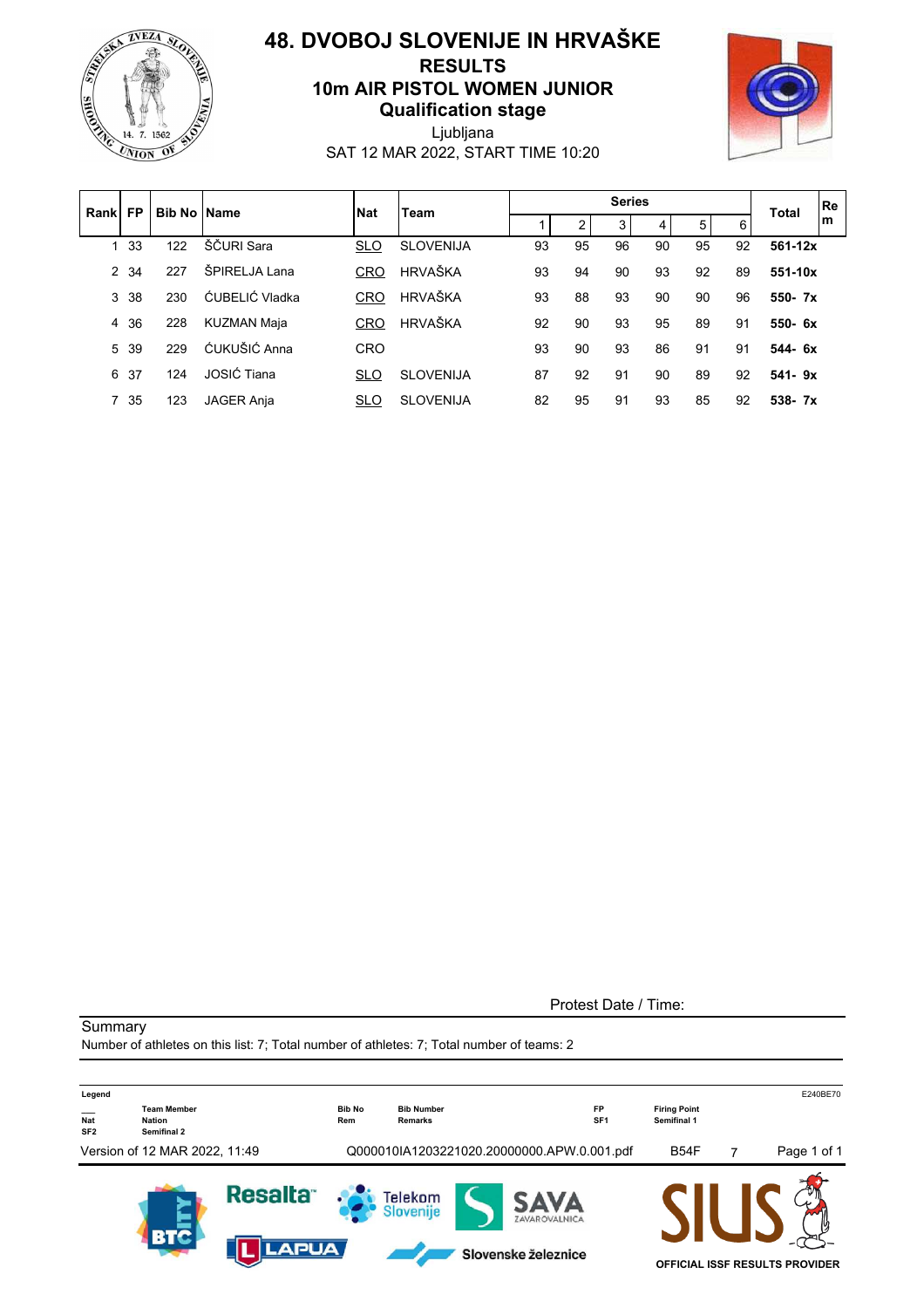

# **48. DVOBOJ SLOVENIJE IN HRVAŠKE RESULTS 10m AIR RIFLE QUALIFICATION STAGE**



Ljubljana SAT 12 MAR 2022

| Rank FP        |                |     | <b>Bib No Name</b>      | <b>Nat</b> |       |                                     | <b>Series</b> |             |       | Total | <b>Remarks</b>  |
|----------------|----------------|-----|-------------------------|------------|-------|-------------------------------------|---------------|-------------|-------|-------|-----------------|
|                |                |     |                         |            |       | 2 <sup>2</sup>                      | 3             | 5           | 6     |       |                 |
|                | $\overline{2}$ | 201 | MARIČIĆ Miran           | CRO        |       | 105.4 105.6 106.3 104.4 105.1 105.6 |               |             |       | 632.4 | SF <sub>1</sub> |
| $\mathcal{P}$  | -3             | 216 | <b>URBAS Amadea</b>     | <b>CRO</b> |       | 104.8 104.8 104.8 105.7 104.2 105.0 |               |             |       | 629.3 | SF <sub>2</sub> |
| 3              | $\overline{4}$ | 104 | LUKIĆ Luka              | <b>SLO</b> |       | 103.5 103.3 104.0 104.9 105.0 106.3 |               |             |       | 627.0 | SF <sub>1</sub> |
| 4              | 8              | 203 | <b>PETANJEK Borna</b>   | <b>CRO</b> |       | 105.5 103.8 102.8 105.0 105.1 104.6 |               |             |       | 626.8 | SF <sub>2</sub> |
| 5              | -1             | 107 | DVORŠAK Živa            | SLO.       |       | 103.5 106.3 104.4 104.2 104.0 104.4 |               |             |       | 626.8 | SF <sub>1</sub> |
| 6              | 5              | 209 | <b>GUSTIN Valentina</b> | <b>CRO</b> |       | 105.3 104.5 104.5 103.5 104.5 103.8 |               |             |       | 626.1 | SF <sub>2</sub> |
| $\overline{7}$ | - 6            | 210 | <b>BOROVIĆ Tanja</b>    | <b>CRO</b> |       | 103.8 104.1 105.2 104.3 104.2 104.0 |               |             |       | 625.6 | SF <sub>1</sub> |
| 8              | 7              | 206 | SIKAVICA Josip          | <b>CRO</b> | 104.1 |                                     | 103.8 104.7   | 103.6 104.1 | 104.8 | 625.1 | SF <sub>2</sub> |

Protest Date / Time:

Number of athletes on this list: 8; Total number of athletes: 8

**Summary** 

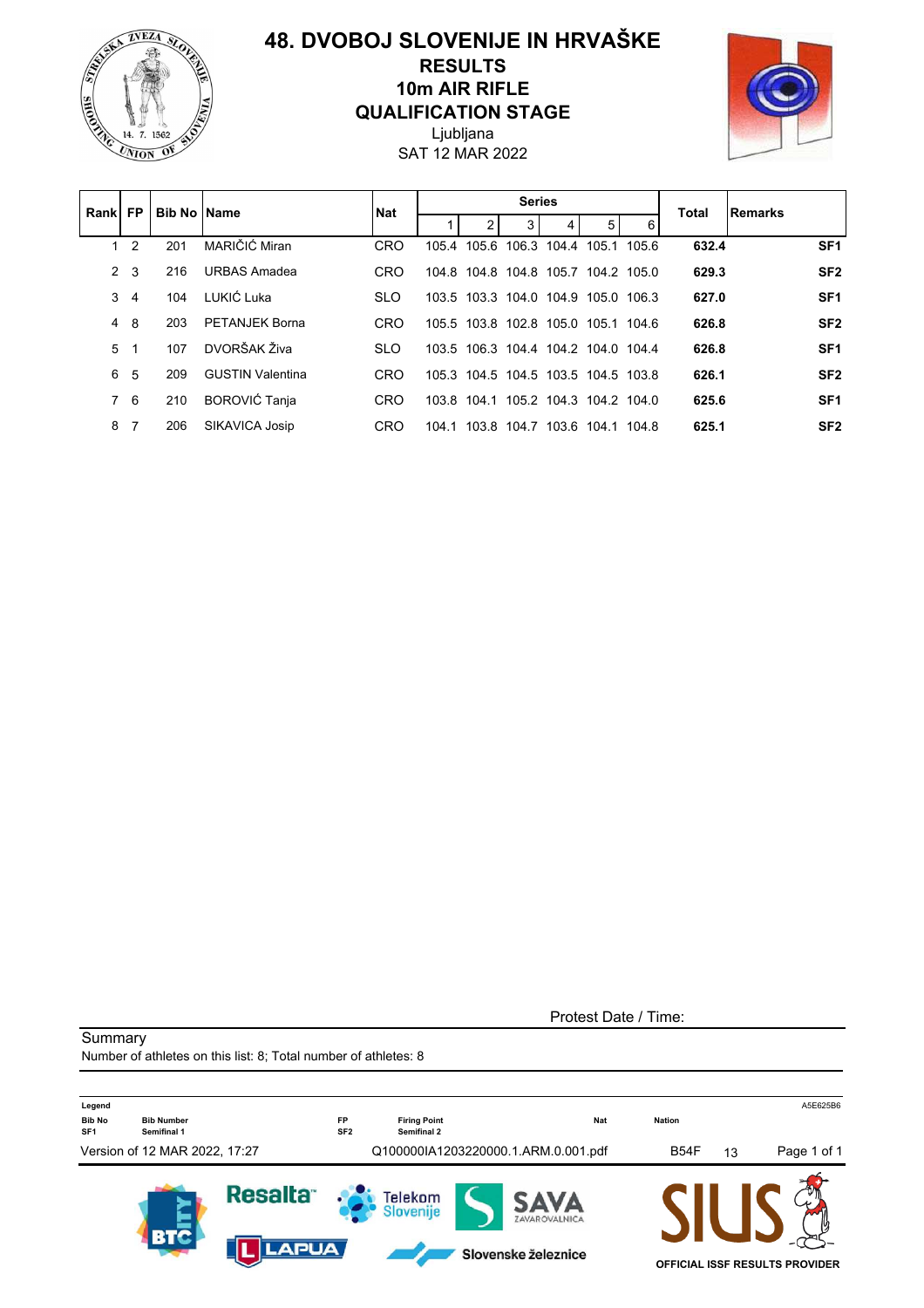**TNEZA** UNION OF

#### **48. DVOBOJ SLOVENIJE IN HRVAŠKE RESULTS 10m AIR RIFLE FINAL STAGE - Part 1 Relay 1** Ljubljana SAT 12 MAR 2022



| <b>Rank</b> | <b>Bib Number</b> | <b>Name</b>          | <b>INation</b> | <b>Total Remarks</b> |    |
|-------------|-------------------|----------------------|----------------|----------------------|----|
|             | 210               | <b>BOROVIĆ Tanja</b> | <b>CRO</b>     | 41,5                 | MМ |
| 2           | 201               | MARIČIĆ Miran        | <b>CRO</b>     | 41                   | MM |
| 3           | 107               | DVORŠAK Živa         | <b>SLO</b>     | 41                   |    |
| 4           | 104               | LUKIĆ Luka           | <b>SLO</b>     | 21,5                 |    |

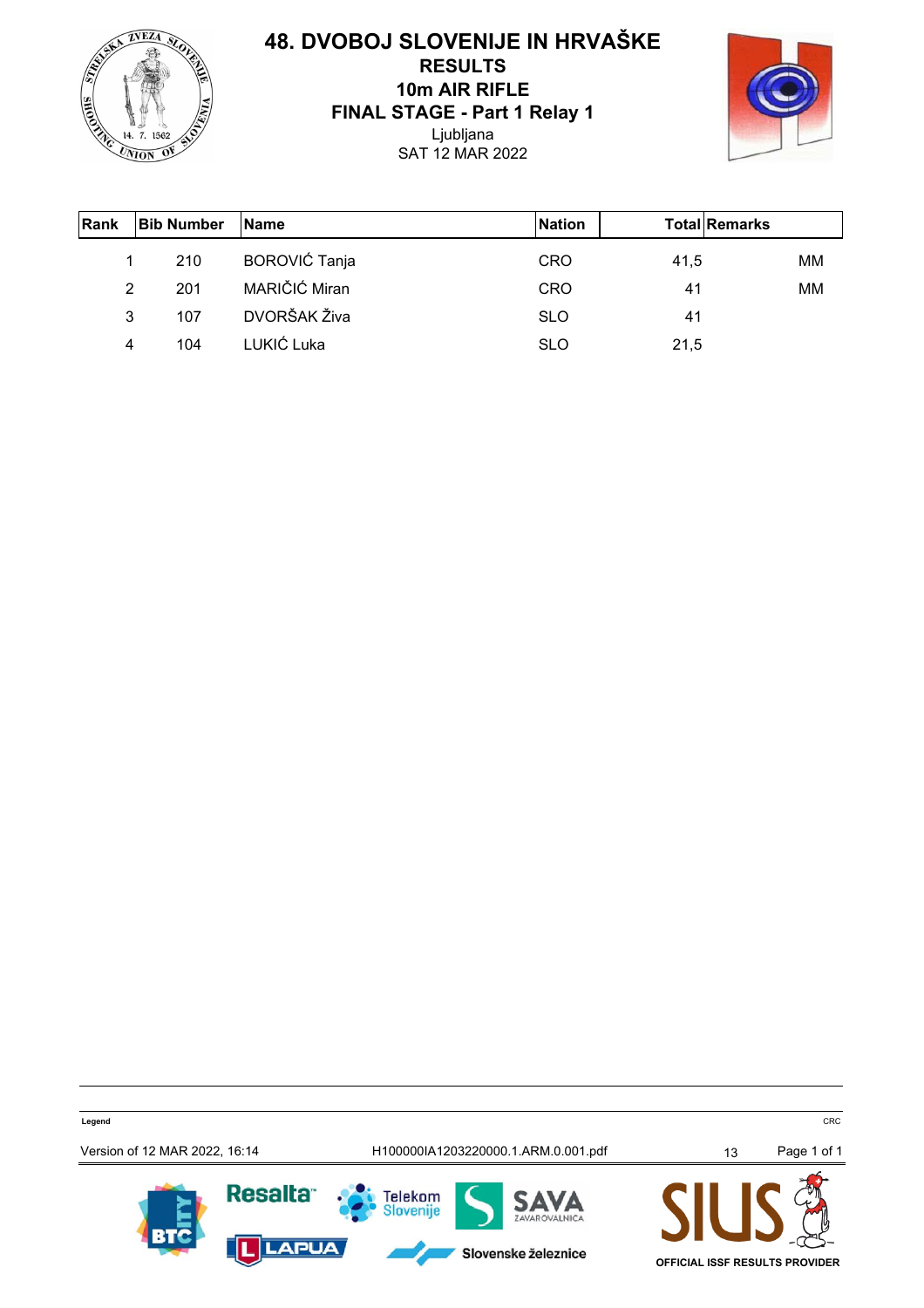**TNEZA** UNION OF

#### **48. DVOBOJ SLOVENIJE IN HRVAŠKE RESULTS 10m AIR RIFLE FINAL STAGE - Part 1 Relay 2** Ljubljana SAT 12 MAR 2022



| <b>Rank</b> | <b>Bib Number</b> | <b>IName</b>            | <b>INation</b> | <b>TotallRemarks</b> |    |
|-------------|-------------------|-------------------------|----------------|----------------------|----|
|             | 203               | <b>PETANJEK Borna</b>   | <b>CRO</b>     | 41                   | MМ |
|             | 206               | SIKAVICA Josip          | <b>CRO</b>     | 41                   | MМ |
| 3           | 209               | <b>GUSTIN Valentina</b> | <b>CRO</b>     | 40                   |    |
| 4           | 216               | <b>URBAS Amadea</b>     | <b>CRO</b>     | 23                   |    |

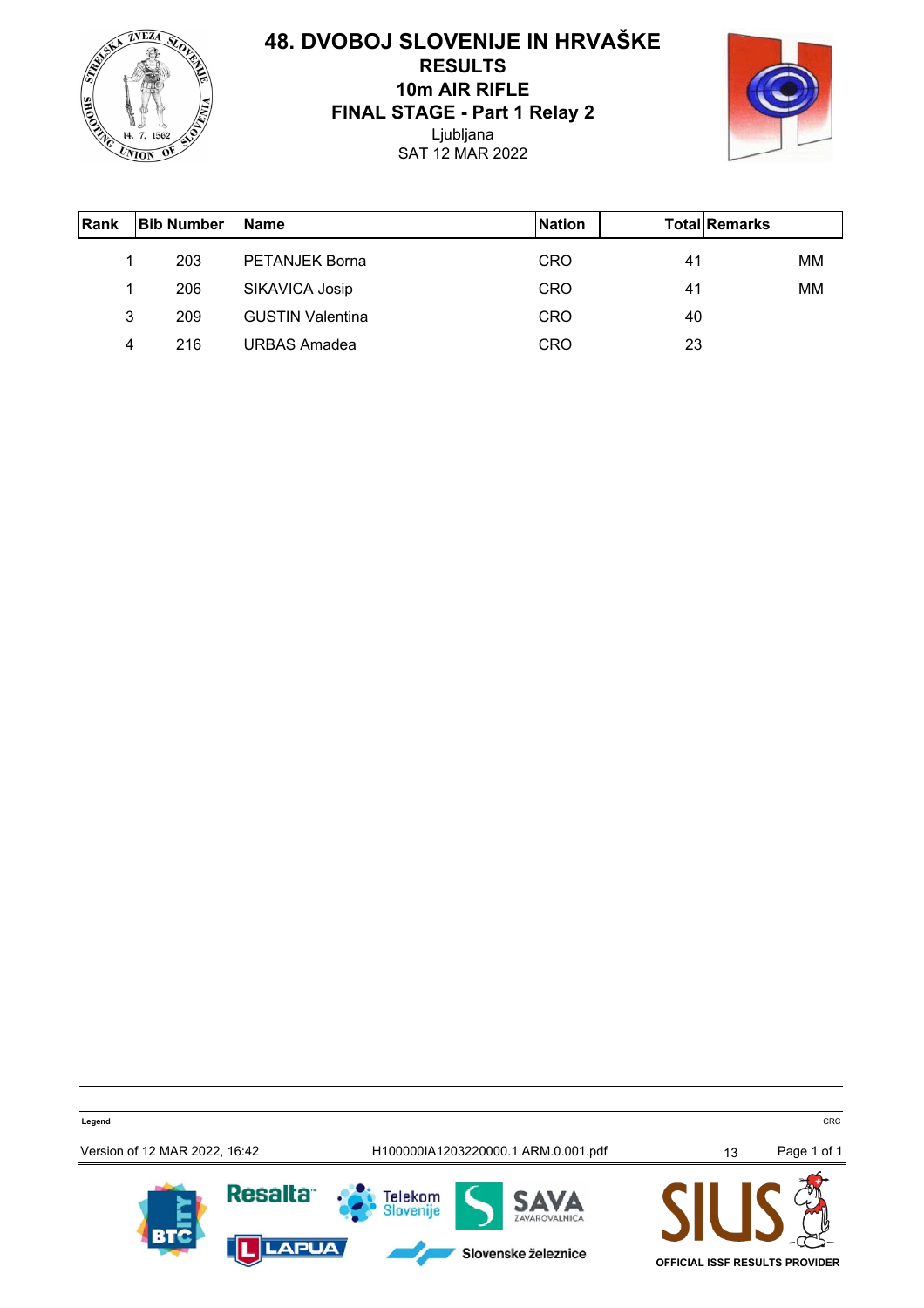**TVEZA** sto) E. UNION OF

# **48. DVOBOJ SLOVENIJE IN HRVAŠKE RESULTS 10m AIR RIFLE**

**MEDAL MATCH**

Ljubljana SAT 12 MAR 2022



| <b>IRank</b> | <b>Bib Number</b> | <b>Name</b>           | <b>INation</b> | <b>Total Remarks</b> |    |
|--------------|-------------------|-----------------------|----------------|----------------------|----|
|              | 201               | MARIČIĆ Miran         | <b>CRO</b>     | 45                   | GM |
| 2            | 206               | SIKAVICA Josip        | <b>CRO</b>     | 34,5                 | GM |
| 3            | 203               | <b>PETANJEK Borna</b> | <b>CRO</b>     | 29                   |    |
| 4            | 210               | <b>BOROVIĆ Tanja</b>  | <b>CRO</b>     | 18,5                 |    |

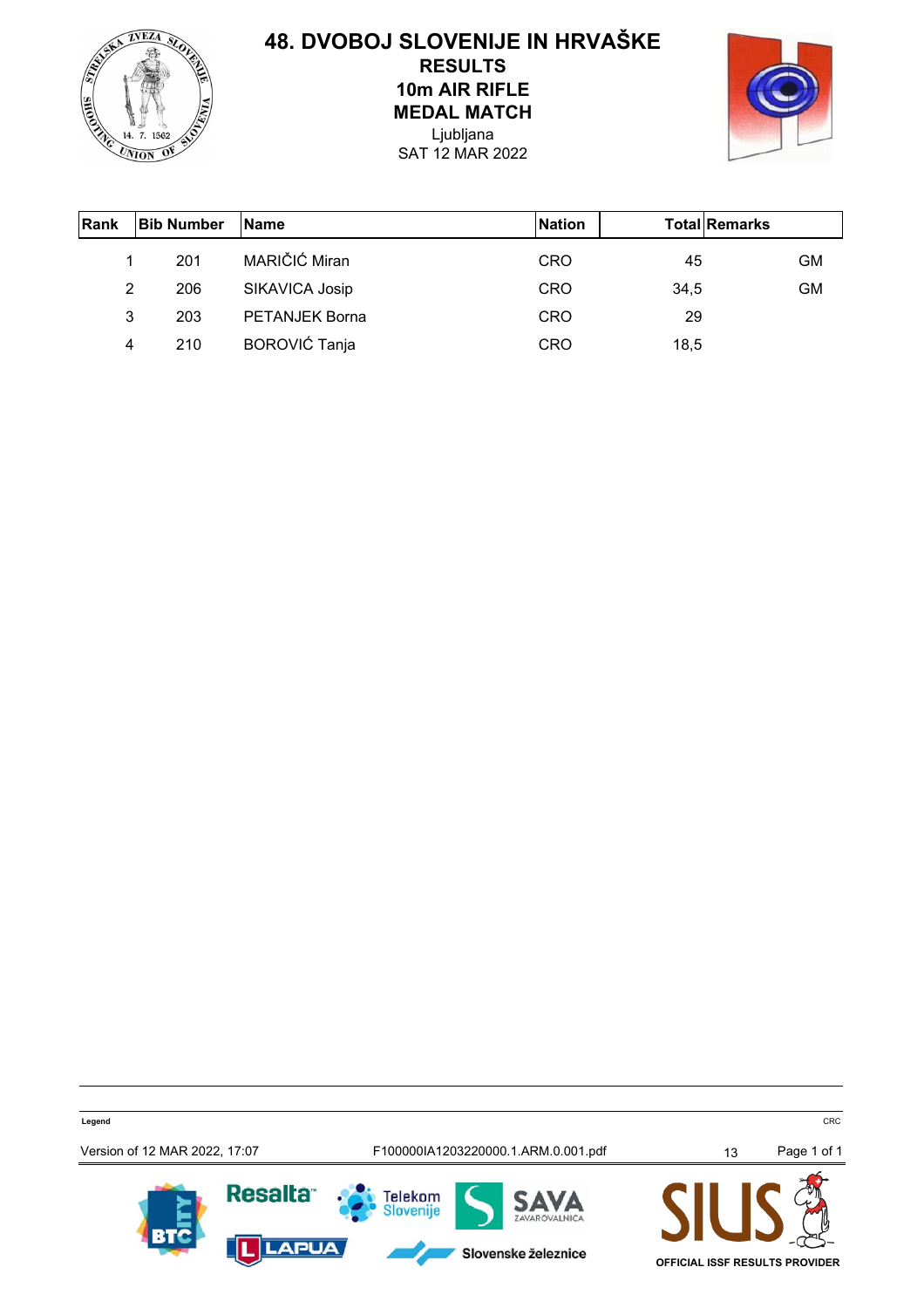

#### **48. DVOBOJ SLOVENIJE IN HRVAŠKE RESULTS 10m AIR PISTOL QUALIFICATION STAGE**

Ljubljana SAT 12 MAR 2022



| Rankl       | <b>FP</b>      | <b>Bib No IName</b> |                  | <b>Nat</b> |    |    | <b>Series</b> |    |    |    | Total       | <b>Remarks</b> |
|-------------|----------------|---------------------|------------------|------------|----|----|---------------|----|----|----|-------------|----------------|
|             |                |                     |                  |            |    | 2  | 3             | 4  | 5  | 6  |             |                |
|             |                | 220                 | PETRIČEVIĆ Ivan  | <b>CRO</b> | 96 | 99 | 94            | 94 | 94 | 96 | 573-14x SF1 |                |
| 2           | $\overline{2}$ | 217                 | POSAVEC Želiko   | <b>CRO</b> | 95 | 95 | 95            | 96 | 95 | 96 | 572-12x SF2 |                |
| 3           | 3              | 219                 | KAČAVENDA Uroš   | <b>CRO</b> | 95 | 97 | 91            | 96 | 95 | 98 | 572-10x SF1 |                |
| 4           | 4              | 113                 | ČEPER Jože       | <b>SLO</b> | 95 | 95 | 96            | 94 | 97 | 94 | 571-23x SF2 |                |
| 5           | 5              | 218                 | MARČEC Hrvoje    | <b>CRO</b> | 96 | 93 | 96            | 93 | 93 | 96 | 567-14x SF1 |                |
| 6           | 6              | 226                 | SKELEDŽIJA Lana  | <b>CRO</b> | 94 | 96 | 97            | 97 | 88 | 92 | 564-13x SF2 |                |
| $7^{\circ}$ | $\overline{7}$ | 114                 | <b>IVANC Rok</b> | <b>SLO</b> | 95 | 97 | 95            | 91 | 93 | 93 | 564-12x SF1 |                |
| 8           | 8              | 115                 | KORDIŠ Sebastjan | <b>SLO</b> | 95 | 96 | 93            | 93 | 91 | 94 | 562-14x SF2 |                |

Protest Date / Time:

Number of athletes on this list: 8; Total number of athletes: 8

**Summary** 

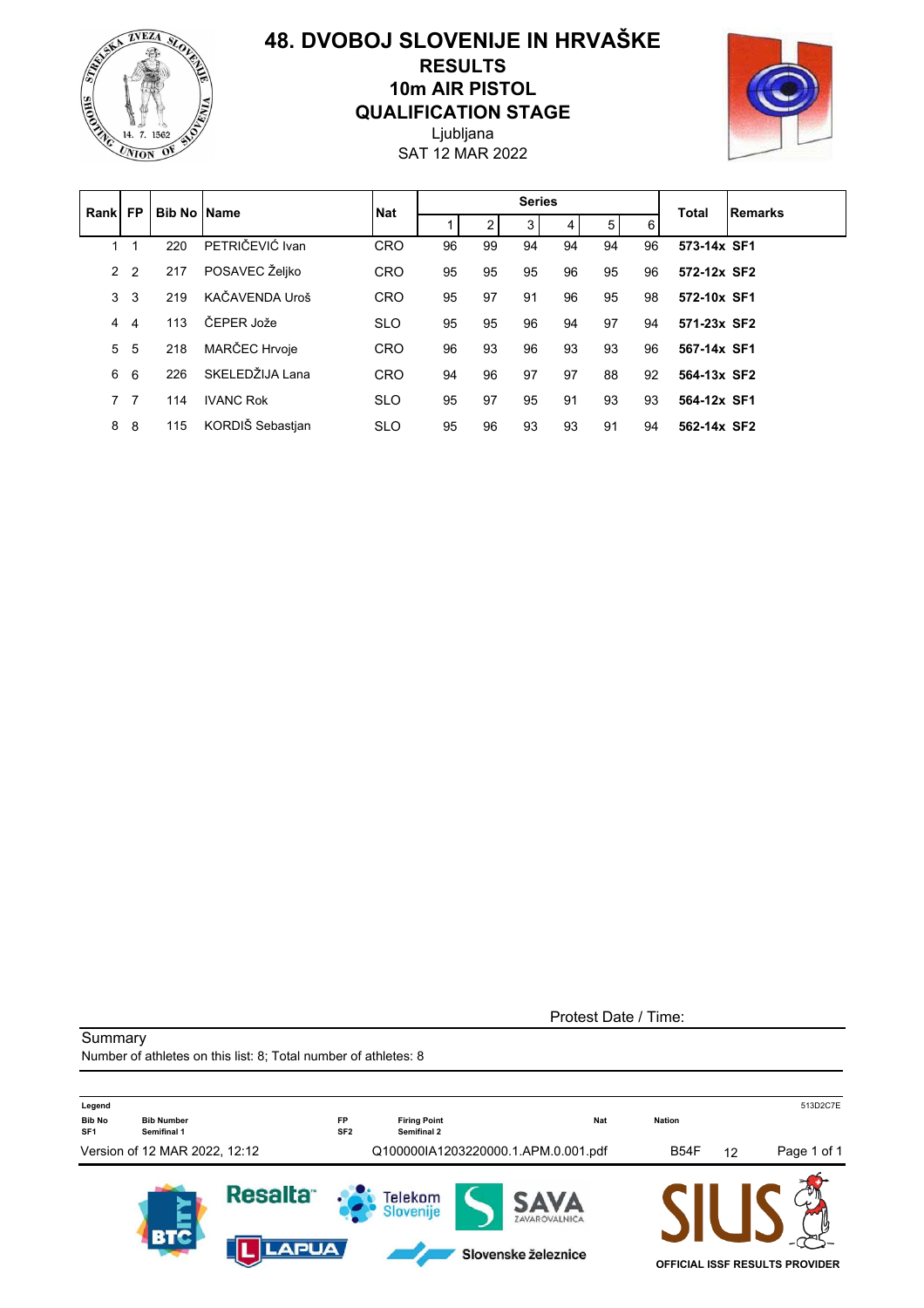**TNEZA** UNION OF

#### **48. DVOBOJ SLOVENIJE IN HRVAŠKE RESULTS 10m AIR PISTOL FINAL STAGE - Part 1 Relay 1** Ljubljana SAT 12 MAR 2022



| <b>Rank</b> | <b>Bib Number</b> | <b>Name</b>      | <b>Nation</b> | <b>TotallRemarks</b> |    |
|-------------|-------------------|------------------|---------------|----------------------|----|
| 1           | 219               | KAČAVENDA Uroš   | CRO           | 42                   | MМ |
| 2           | 114               | <b>IVANC Rok</b> | <b>SLO</b>    | 37                   | MM |
| 3           | 218               | MARČEC Hrvoje    | <b>CRO</b>    | 31                   |    |
| 4           | 220               | PETRIČEVIĆ Ivan  | CRO           | 17                   |    |

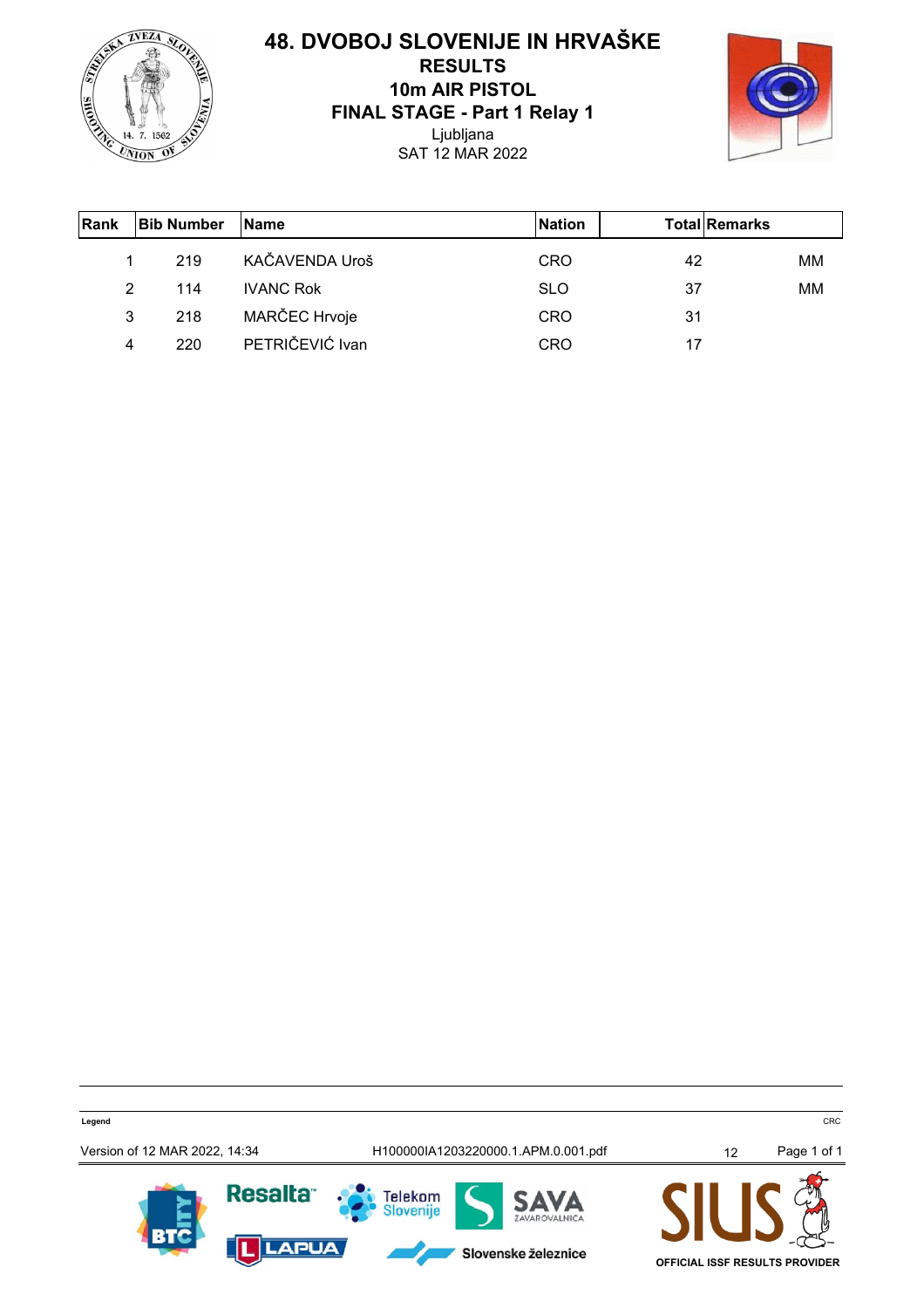**TNEZA** UNION OF

#### **48. DVOBOJ SLOVENIJE IN HRVAŠKE RESULTS 10m AIR PISTOL FINAL STAGE - Part 1 Relay 2** Ljubljana SAT 12 MAR 2022



| <b>IRank</b> | <b>Bib Number</b> | <b>Name</b>      | <b>INation</b> | <b>Total Remarks</b> |    |
|--------------|-------------------|------------------|----------------|----------------------|----|
|              | 113               | ČEPER Jože       | <b>SLO</b>     | 48,5                 | MМ |
| 2            | 217               | POSAVEC Željko   | <b>CRO</b>     | 43                   | MМ |
| 3            | 226               | SKELEDŽIJA Lana  | <b>CRO</b>     | 35                   |    |
| 4            | 115               | KORDIŠ Sebastjan | <b>SLO</b>     | 18,5                 |    |

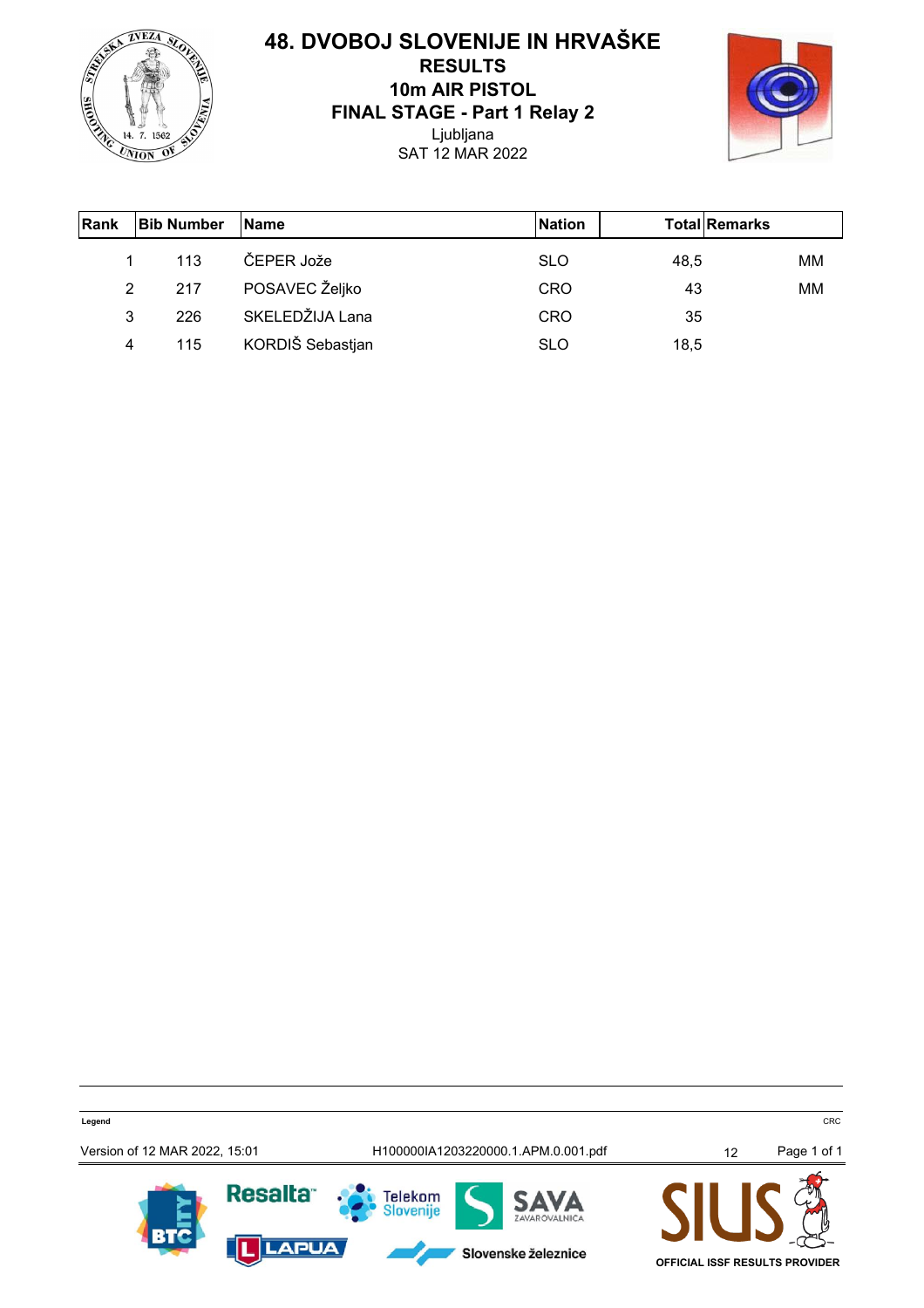**TNEZA** E. UNION OF

# **48. DVOBOJ SLOVENIJE IN HRVAŠKE**

**RESULTS 10m AIR PISTOL**

**MEDAL MATCH**

Ljubljana SAT 12 MAR 2022



| <b>Rank</b> | <b>Bib Number</b> | <b>IName</b>     | <b>Nation</b> | <b>Total Remarks</b> |    |
|-------------|-------------------|------------------|---------------|----------------------|----|
| 1           | 219               | KAČAVENDA Uroš   | <b>CRO</b>    | 46                   | GM |
| 2           | 217               | POSAVEC Željko   | <b>CRO</b>    | 38,5                 | GM |
| 3           | 114               | <b>IVANC Rok</b> | <b>SLO</b>    | 38,5                 |    |
| 4           | 113               | ČEPER Jože       | <b>SLO</b>    | 22                   |    |

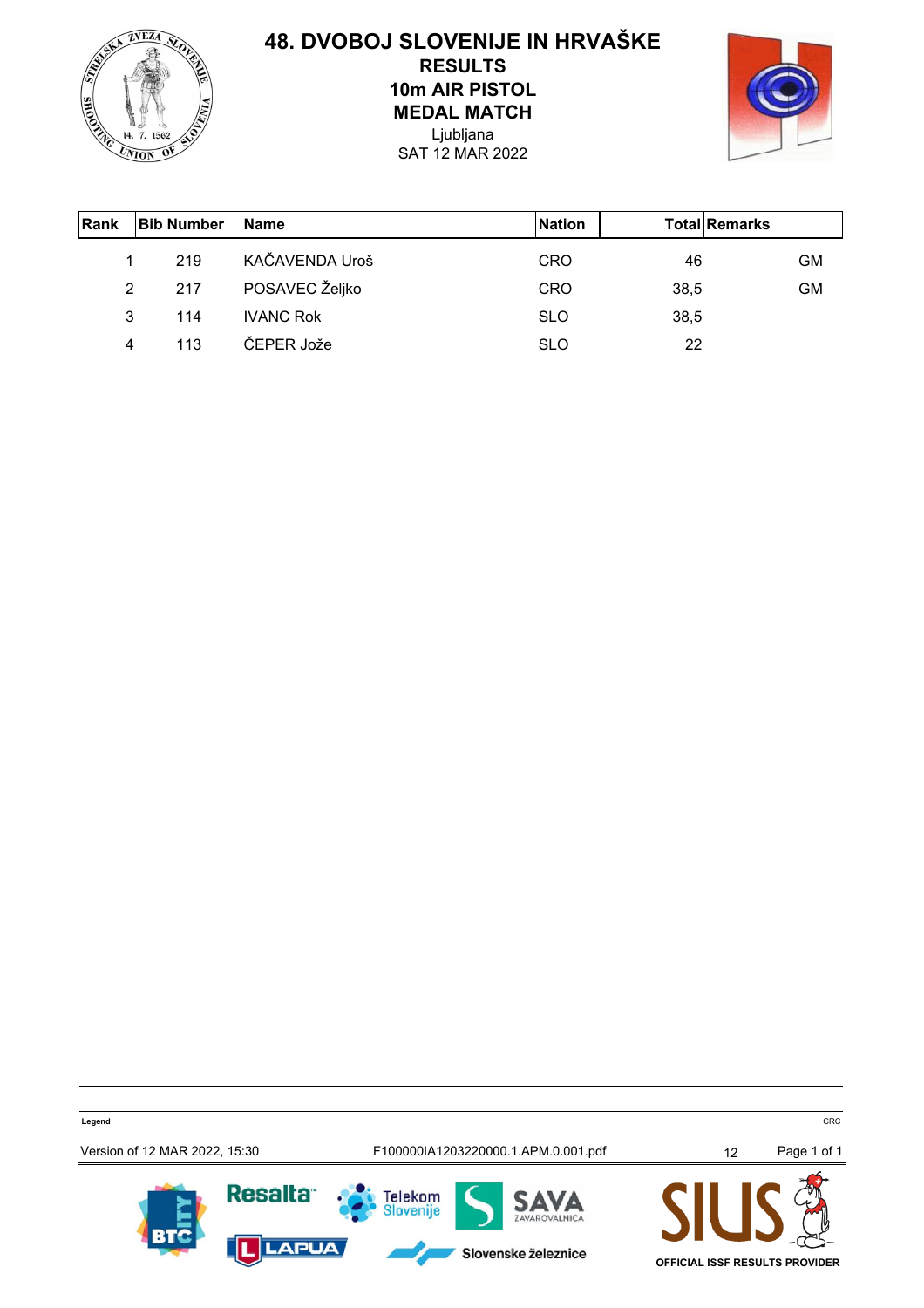

#### **48. DVOBOJ SLOVENIJE IN HRVAŠKE RESULTS 10m AIR PISTOL GOLD MEDAL MATCH** Ljubljana

SAT 12 MAR 2022



| <b>Rank</b> | <b>Bib Number</b> | <b>IName</b>   | <b>Nation</b> | <b>Total Remarks</b> |  |
|-------------|-------------------|----------------|---------------|----------------------|--|
|             | 219               | KAČAVENDA Uroš | <b>CRO</b>    | 16                   |  |
|             | 217               | POSAVEC Željko | CRO           | 10                   |  |